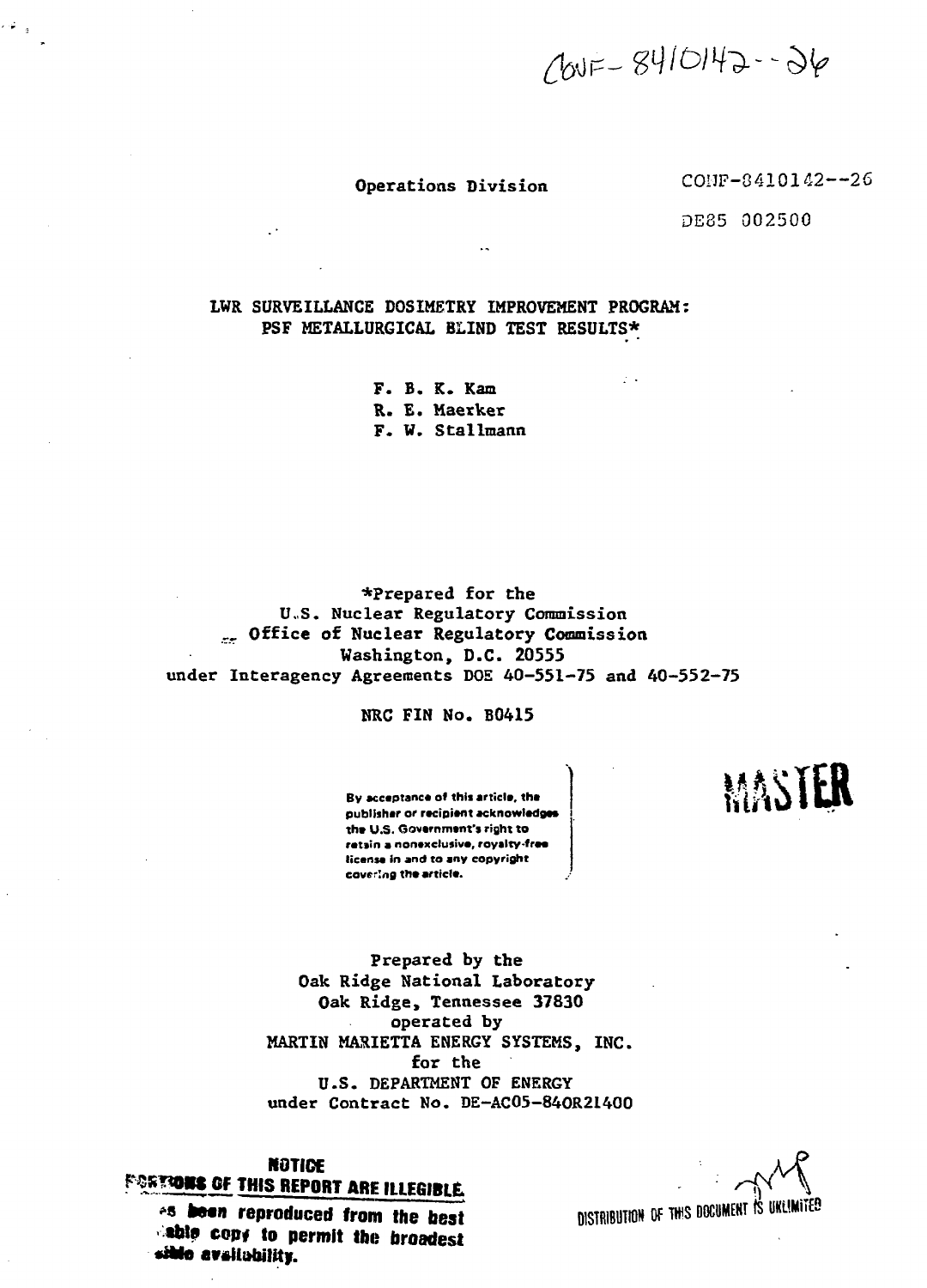$(100P - 841014)$ 

# **LWR SURVEILLANCE DOSIMETRY IMPROVEMENT PROGRAM: PSF METALLURGICAL BLIND TEST RESULTS**

**F. B. K. Kam R. E. Maerker F. W. Stallmann**

**Oak Ridge National Laboratory Oak Ridge, Tennessee 37831, U.S.A.**



**The metallurgical irradiation—experiment at the Oak Ridge Research Reactor Poolside Facility (ORR-PSF) was designed as a benchmark to test the accuracy of radiation embrittlement predictions in the pressure vessel wall of light water reactors on the basis of results from surveillance capsules. The ORR-PSF (Fig. 1) consists of the ORR reactor core and the ex-core components that are used to mock up pressure vessel surveillance configurations for light water reactors (LWRs). The ex-core components are the thermal shield (TS), the simulated surveillance capsule (SSC), the simulated pressure vessel capsule (SPVC), and the simulated reactor cavity [void box (V3)]. The aluminum window is part of the ORR pressure vessel which separates the core from the ex-core components. The PSF metallurgical Blind Test is concerned with the SSC and the SPVC. Five metallurgical specimen assemblies were prepared for the irradiation experiment. Each assembly contains the same mix of plate forging and weld material specimens. Dosimeters are distributed throughout each assembly to monitor the neutron exposure received by the specimens. Two capsules were fabricated for irradiation at the simulated surveillance location (SSCl and SSC2) in sequence to fluences of**  $2 \times 10^{19}$  and 4 x  $10^{19}$  neutrons/cm<sup>2</sup>, respectively. Each SSC contained one of the **metallurgical specimen assemblies. The SPVC contained the other three assemblies which were positioned at locations corresponding to the inner surface (0-T), the quarter thickness (1/4 T), and the half thickness (1/2 T) of a pressure vessel. The fluences for SSCl and SSC2 are approximately equal to the 1/4T and 0-T positions, respectively. The total irradiation times far SSCl and SSC2 are approximately 46 days and 92 days while the irradiation time for the SPVC is approximately 600 days. The temperature of the specimens was tightly controlled to 288° \*\_ 7°C during the irradiation.**

**All capsules contained extensive dosimetry which was combined with neutron physics calculations in an adjustment procedure to determine a spatial map of damage parameter values at all metallurgical specimen locations including uncertainties. Computer fits to raw Charpy test data from the experiment were used to determine shifts of transition temperature (NDT) and upper shelf energy (USE) at the given fluences, again including uncertainties.**

**The data from the ORR-PSF benchmark experiment are the basis for comparison with the predictions made by participants of the metallurgical "Blind Test." The Blind Test required the participants to predict the embrittlement of the irradiated specimen based only on dosimetry and metallurgical data from the SSCl capsule. This exercise included both the prediction of damage fluence and the prediction of embrittlement based on the predicted fluence. A variety of prediction methodologies was used by the participants. No glaring biases or other deficiencies were found, but neither were any of the methods clearly superior to the others.**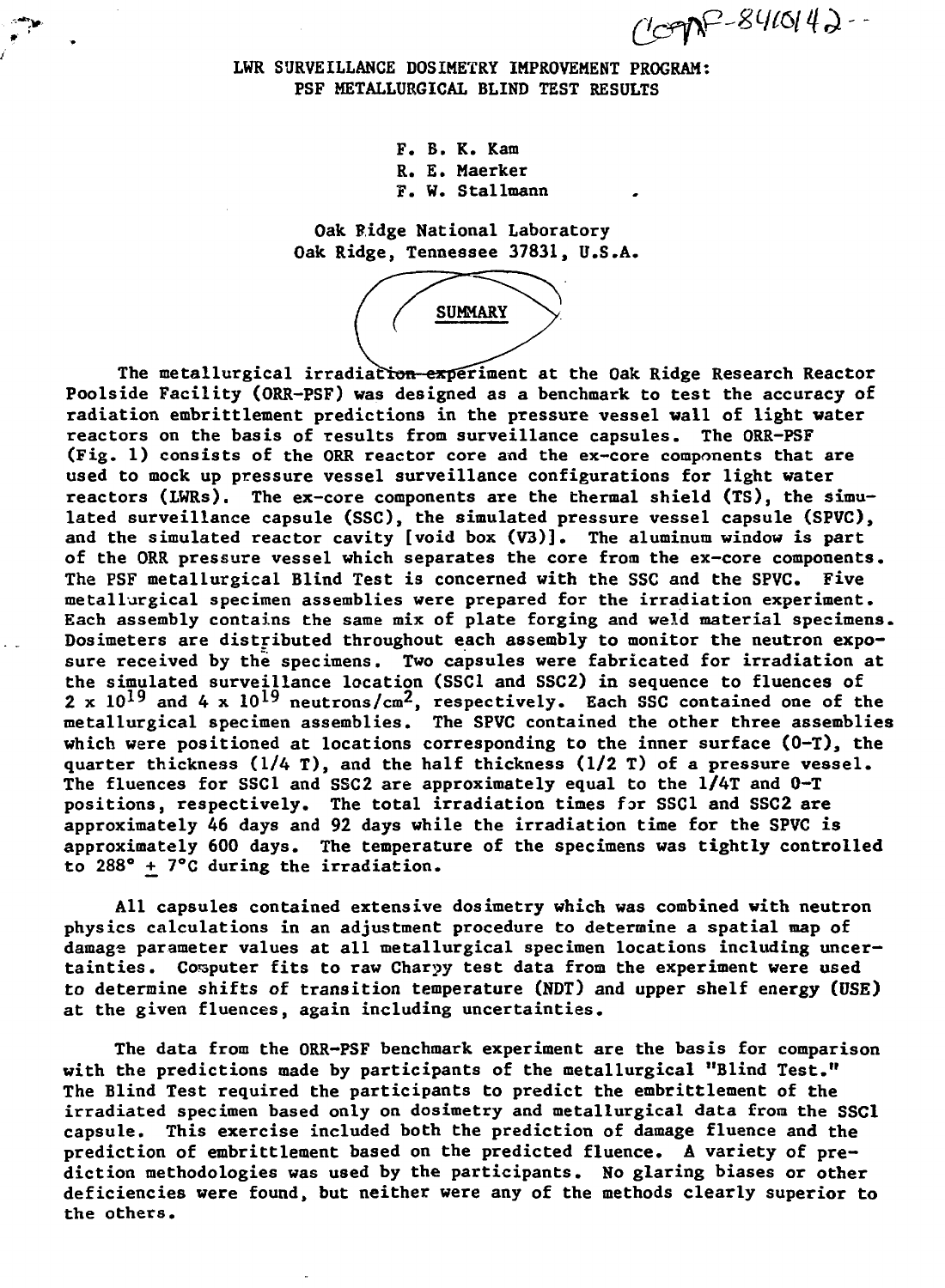**Closer analysis shows a rather complex and poorly understood relation between fluence and material damage. Many prediction formulas can give an adequate approximation, but further improvement of the prediction methodology is unlikely at this time given the many unknown factors. Instead, attention should be focused on determining realistic uncertainties for the predicted material changes. The Blind Test comparisons provide some clues for the size of these uncertainties. In particular, higher uncertainties must be assigned to materials whose chemical composition lies outside the data set for which the prediction formula was obtained.**



**Fig. 1. ORR-PSF Irradiation Facility.**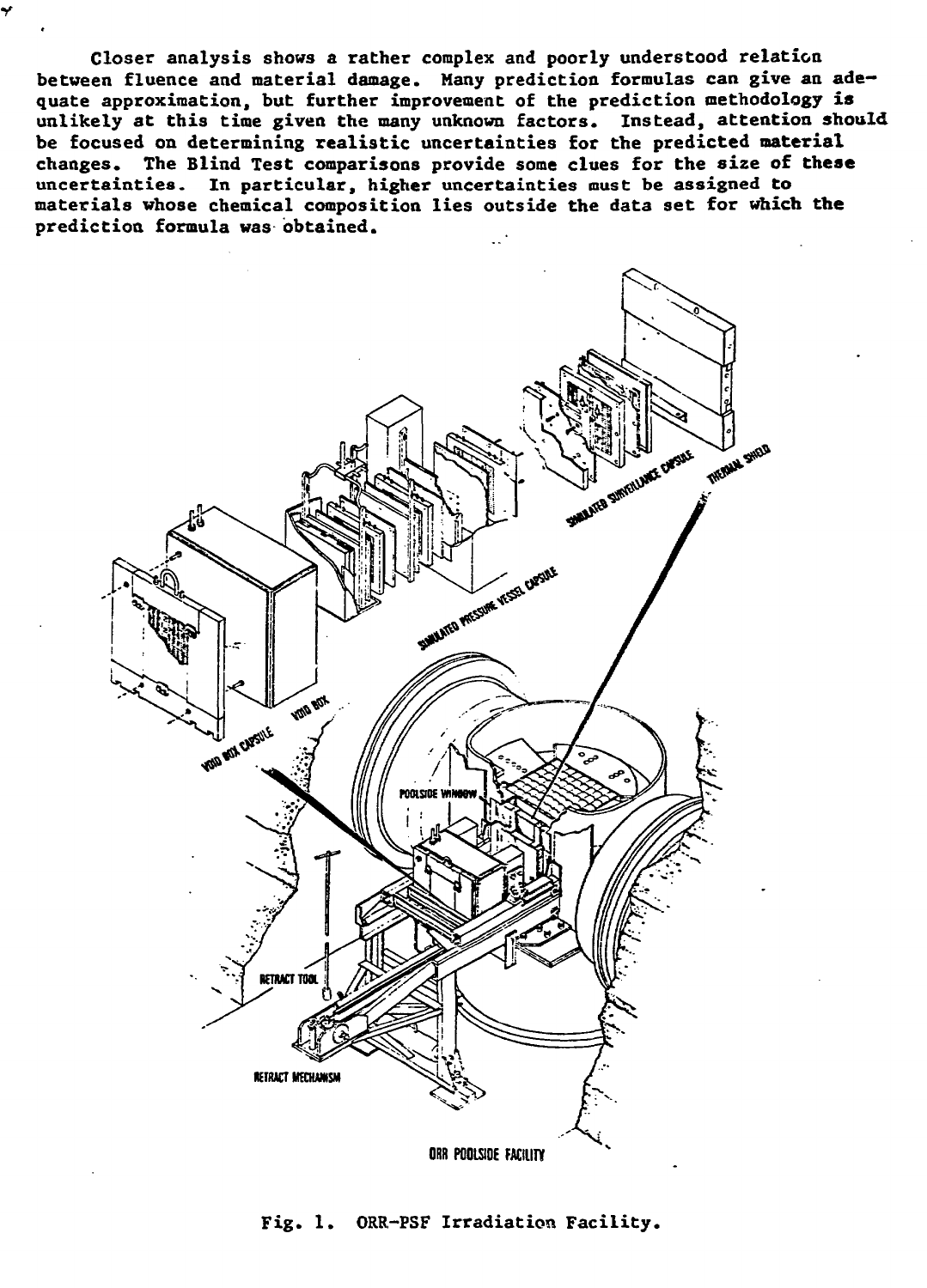# **LWR SURVEILLANCE DOSIMETRY IMPROVEMENT PROGRAM: PSF METALLURGICAL BLIND TEST RESULTS**

**F. B. K. Kam R. E. Maerker F. W. Stallmann**

**Oak Ridge National Laboratory Oak Ridge, Tennessee 37831, U.S.A.**

#### **INTRODUCTION**

**The metallurgical irradiation experiment at the Oak Ridge Research Reactor Poolside Facility (ORR-PSF) is one of the series of benchmark experiments in the framework of the Light Water Reactor (LWR) Surveillance Dosimetry Improvement Program (Fig. 1). The goal of this program is to test, against well-established benchmarks, the methodology which is used to predict the irradiation embrittlement of pressure vessels in commercial power reactors at the end of their service life and to determine safe operating limits for these vessels. Knowledge of pressure vessel embrittleraent is also essential to determine the resistance of the vessel under thermal shock conditions and to determine if and when annealing of the vessel is needed. The prediction methodology as practised in pressure vessel surveillance programs includes procedures for neutron physics calculations, dosimetry and spectrum adjustment methods, and metallurgical tests and damage correlation. The benchmark experiments in the framework of the Dosimetry** Improvement Program serve to validate, improve, and standardize these proce**dures . The results of this program are implemented in a set of ASTM Standards (Fig. 2) on pressure vessel surveillance procedures, which are in various stages of completion.\* These in turn may be used as guides for regulatory procedures of the Nuclear Regulatory Commission (NRC).**

ಲಿ ಮಾಲ

**The ORR-PSF experiment was specifically designed to simulate the surveillance capsule-pressure vessel configuration in power reactors and to test the validity of procedures which determine the radiation damage in the vessel from** test results of surveillance capsules. Emphasis was on radiation embrittlement **of reactor vessel steels and damage correlation in order to test current embrittlement prediction methodologies. For this purpose, a PSF metallurgical** Blind Test was initiated.<sup>2</sup> Experimental results were withheld from the participants; only the type of information which is normally contained in surveillance **reports was given. The goal was to predict from this limited information the metallurgical test results in the pressure vessel wall capsule. Of particular interest was the question, what effects, if any, the differences in fluence rate and fluence spectrum in the surveillance capsule and in the pressure vessel wall may have on the embrittlement prediction.**

#### **DISCLAIMER**

**This report was prepared as an account of work sponsored by an agency af the United States Government. Neither the United States Government nor any agency thereof, nor any of their employees, makes any warranty, express or implied, or assumes any legal liability or responsibility for the accuracy, completeness, or usefulness of any information, apparatus, product, or process disclosed, or represents that its use would not infringe privately owned rights. Reference herein to any specific commercial product, process, or service by trade name, trademark, manufacturer, or otherwise does not necessarily constitute or imply its endorsement, recommendation, or favoring by the United States Government or any agency thereof. The views and opinions of authors expressed herein do not necessarily state or reflect those of the United States Government or any agency thereof.**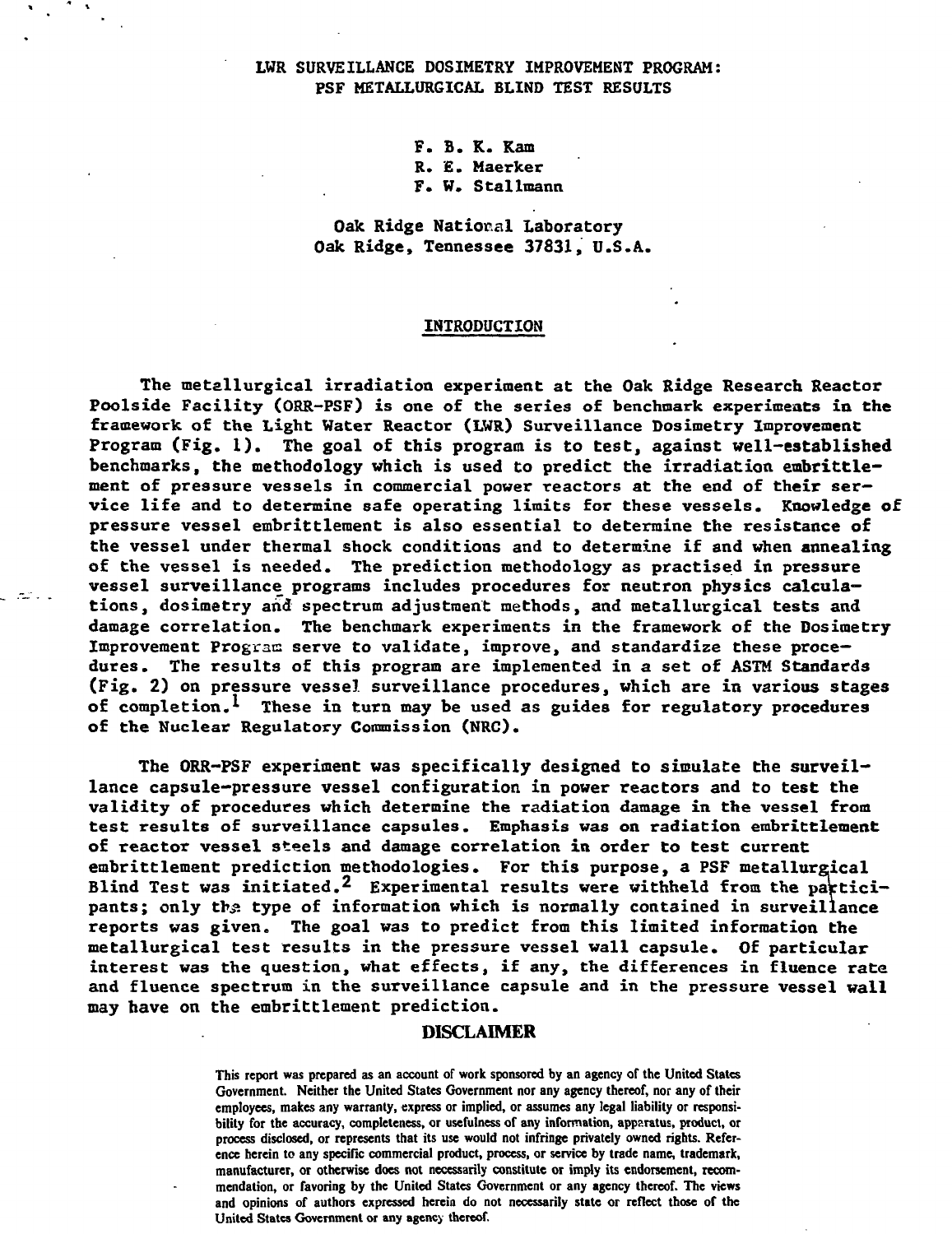**To serve as a benchmark, a very careful characterization of the ORR-PSF** experiment is necessary, both in terms of neutron fluence spectra and of metal**lurgical test results. Statistically determined uncertainties must be given in terms of variances and covariances to make the comparisons between predictions and experimental results meaningful. A description of the characterization program is given in the first part of this paper. The second part discusses the results of the Blind Test and its implications.**

# **DESCRIPTION OF THE EXPERIMENT**

**The ORR-PSF (Fig. 3) consists of the ORR reactor core and the ex-core components that are used to mock up pressure vessel surveillance configurations for light water reactors (LWRs). The ex-core components are the thermal shield (TS), the simulated surveillance capsule (SSC), the simulated pressure vessel capsule (SPVC), and the simulated reactor cavity [void box (VB)]. The aluminum window is part of the ORR pressure vessel which separates the core from the excore components. The PSF metallurgical Blind Test is concerned with the SSC and the SPVC. Five metallurgical specimen assemblies were prepared for the irradiation experiment. Each «acembly (Fig. A) contains the same mix of plate forging and weld material specimens.3>4 Dosimeters are distributed throughout each assembly to monitor the neutron exposure received by the specimens. Two capsules were fabricated for irradiation in sequence at the simulated surveillance** location (SSC1 and SSC2) to fluences of 2  $\mathbf{x}$  10<sup>19</sup> and 4  $\mathbf{x}$  10<sup>19</sup> neutrons/cm<sup>2</sup>, **respectively. Each SSC contained one of the metallurgical specimen assemblies. The SPVC contained the other three assemblies which were positioned at locations corresponding to the inner surface (0-T), the quarter thickness (1/4 T), and the half thickness (1/2 T) of a pressure vessel. The fluences for SSCl and SSC2 are approximately equal to the 1/4T and 0-T positions, respectively. The total irradiation times for SSCl and SSC2 are approximately 46 days and 92 days while the irradiation time for the SPVC is approximately 600 days. The temperature of the specimens was tightly controlled to 288° +\_ 7°C during the irradiation (Ref. 5) .**

**A "startup experiment" with dummy capsules containing only dosimeters was performed prior to the metallurgical experiment in order to determine accurately the irradiation times needed to reach the target fluences. This experiment was also used to test the accuracy of a preliminary neutron transport calculation. Comparison of dosimetry results between the startup and the two-year experiment showed significant differences, which were traced to differences in core** loadings.<sup>6</sup>,<sup>7</sup> A new set of transport calculations, described in the next section, **was performed to account for 52 different core loadings.**

# **NEUTRON TRANSPORT CALCULATION**

**Flux, fluence, and activity calculations were performed for each of the three exposures (two surveillance capsules and a pressure vessel capsule) performed during the two-year metallurgical Blind Test experiment at the ORR-PSF. Motivation for these calculations was prompted by differences of up to 25Z between dosimetry measurements performed in the earlier startup scoping experiment and the two-year experiment.**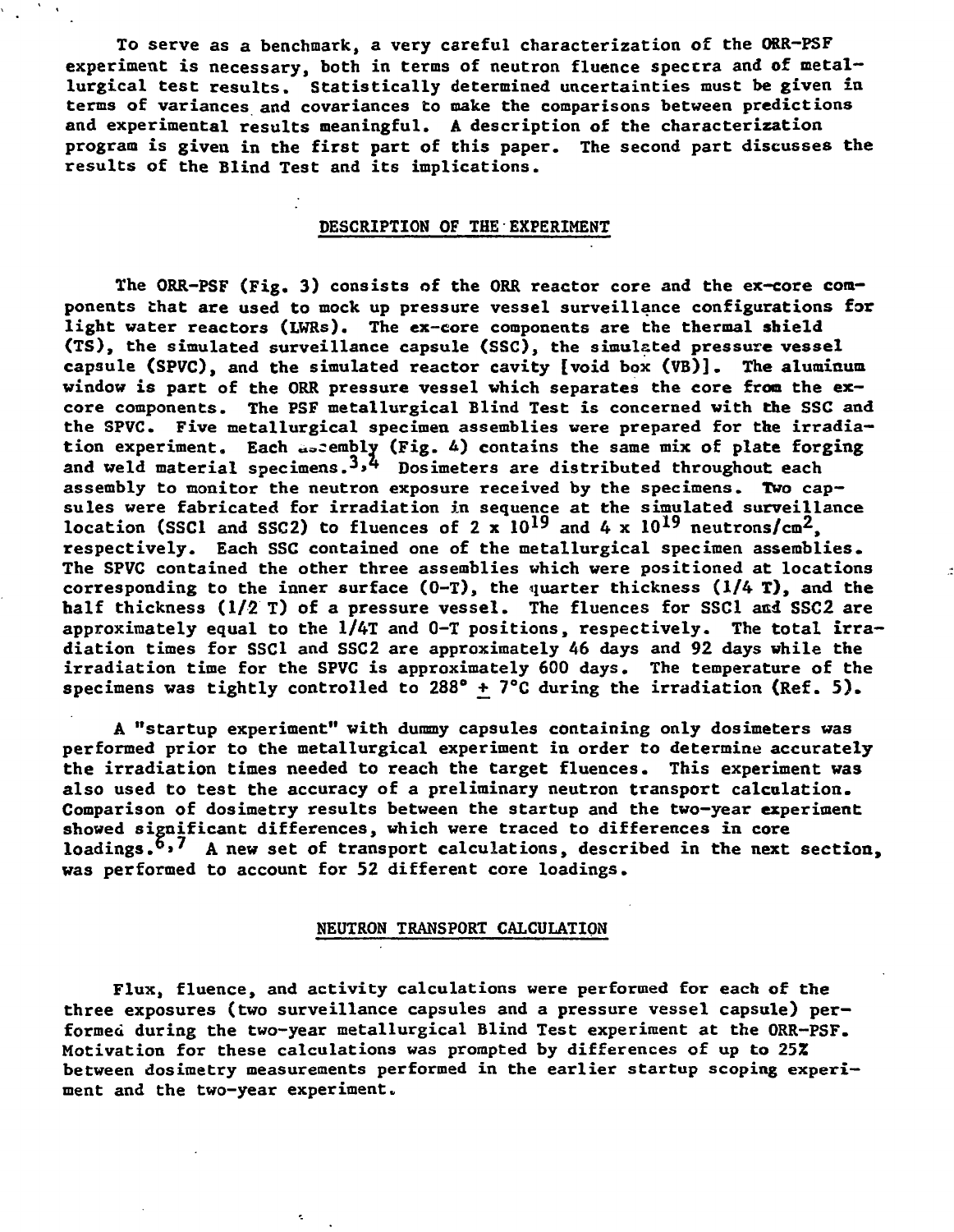**Following the same simplified calculational methods used in a re-analysis of the startup experiment, fission source distributions were obtained from three-dimensional diffusion theory for most of the 52 cycles active during the course of the complete experiment, combined in small groups, and the resultant ex-core group fluxes calculated by two-dimensional discrete ordinate transport theory. More details can be found in Refs. 7 and 8.**

**Comparisons of the dosimeter end-of-irradiation activities with HEDL measurements indicate agreement generally within 15% for the first surveillance capsule, 5% for the second, and 10% for three locations in the pressure vessel capsule, which are as good as, if not somewhat better than, comparisons in the startup experiment. The calculations thus validate the trend of the measurements in both the startup and the two-year experiments and confirm the presence of a significant cycle-to-cycle variation in the core leakage. ' The tape containing the unadjusted spectral fluences for each of the three exposures that can be used in the metallurgical analysis is thus considered to be accurate to within about 10%.**

#### **DOSIMETRY AND ADJUSTMENT PROCEDURES**

**A 102 accuracy, as quoted in the preceeding section, for the damage parameter values of the metallurgical specimen is quite sufficient for most metallurgical damage correlation studies. However, since the ORR-FSF experiment is intended as benchmark, higher accuracies and a more thorough study of the uncertainties is required. Thus, a comprehensive statistical analysis with the use of adjustment: procedures was made resulting in a complete three—dimensional flu** ence map. This map includes not only the damage parameter values  $\phi t > 1.0$  MeV,  $\phi t > 0.1$  MeV ( $\phi t = f$ luence), and dpa, but values for all major threshold reac**tions. These were included to test dosimetry measurements from a variety of laboratories and some experimental dosimetry (e.g., damage monitors) which were not used in the adjustment procedure.**

**Details of the dosimetry in the ORR-PSF experiment are given in Ref. 9. The measurements, which are available to date, can be found in Refs. 7 and 10. Figure 5 gives an overview of the methodology used to obtain the threedimensional fluence map.**

**The LSL-M2 adjustment procedure\*\* was used for the evaluation. In it, data from the transport calculation were combined with the dosimetry from the gradient sets (GS), back bone sets (BB), and gradient strips along the Charpy specimens (see Fig. 4 and Ref. 9). Adjusted damage parameter values at capsule centers ara listed in Table 1, together with uncertainties. Values at other** positions of the capsules are determined through a cosine-exponential fit

$$
P(X,Y,Z) = P_0 \cos B_X(X-X_0) \cos B_Z(Z-Z_0) e^{-\lambda(Y-Y_0)}
$$
 (1)

**where P(X,Y,Z) is the value of the damage parameter in question at (X,Y,Z). (For the orientation of the coordinate system, see Fig. 6.) There is one set of fitting parameters for each capsule and each damage parameter. The values are listed in Table 2. This interpolation-extrapolation introduces additional uncertainties, which increase with increasing distance from the capsule centers, up to about 5%. More details can be found in Ref. 12.**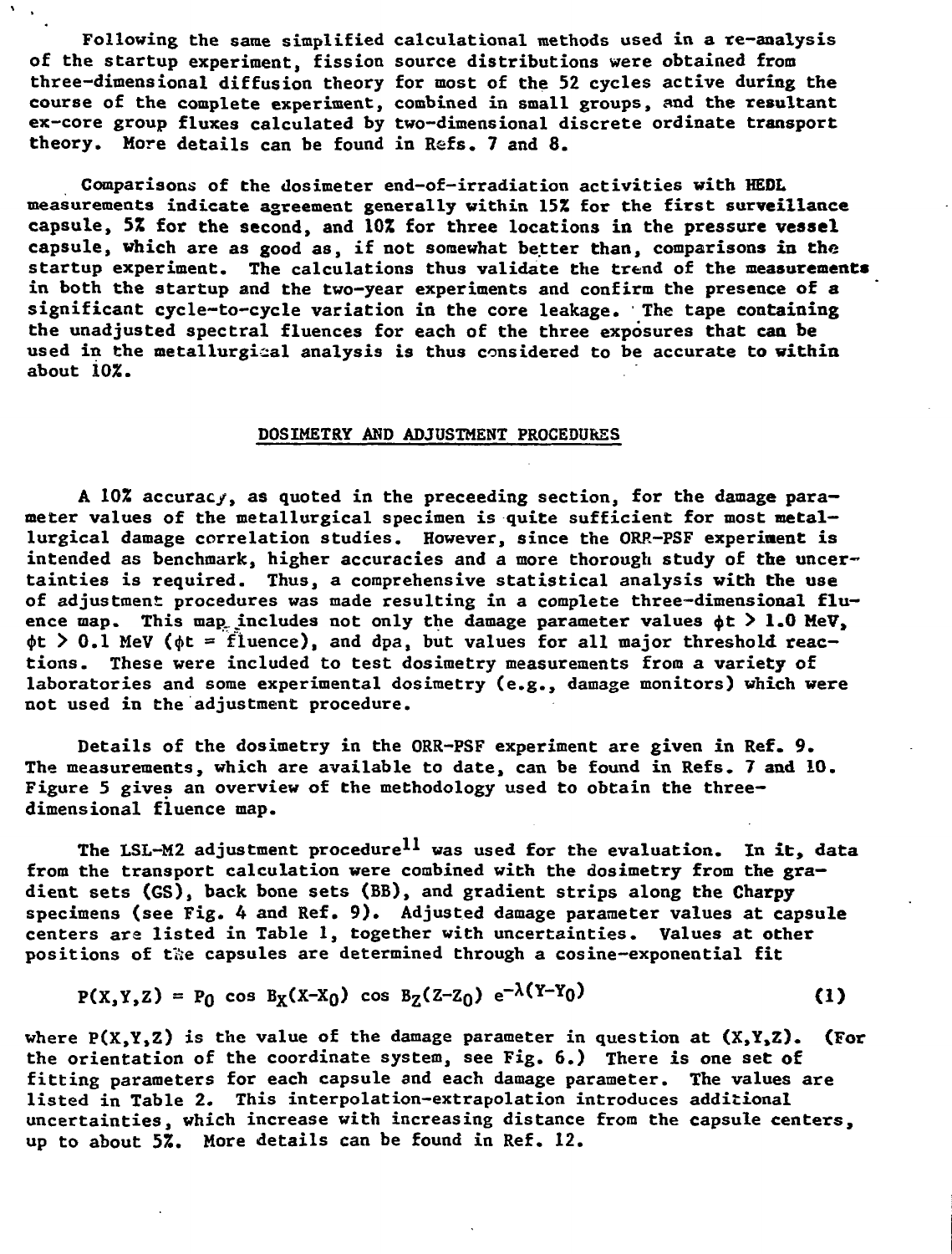# **STATISTICAL EVALUATION OF THE METALLURGICAL TESTS**

**The need for rigorous statistical evaluation of the experimental results is not restricted to dosimetry and neutron fluence determination. The high standard for accuracy and reliable determination of uncertainties apply also to the metallurgical test results. The primary source for the Blind Test comparisons** are the results from the Charpy tests. The raw Charpy data<sup>4</sup> are fitted to con**tinuous curves, impact energy vs. test temperature, in orde; to determine the shift of nil-ductility temperature (ANDT) arid upper shelf energy (AUSE) with increasing damage fluence. Eyeball fits as used in Refs. 3 and 4 leave too much room for individual judgment and biases and cannot assign uncertainties to the resulting shifts. In the ORNL evaluation,<sup>13</sup> a computer fit CV81\* was used. This fitting procedure uses separate curves for NDT and USE and; is, therefore, more flexible than hyperbolic tangent or error function approximations which are commonly used for computer fits. (These fits were used by some Blind Test participants.) There is no significant difference between the CV81 evaluations and the eyeball fits in Ref. 4, as can be seen in Table 5, but the statistical computer fit allows the calculation of uncertainties. Table 3 lists the different materials used in the metallurgical irradiation and their chemical composition. A summary of the CV81 results is given in Table 4. Details of the procedure are given in Ref. 13.**

### **DISCUSSION OF THE BLIND TEST RESULTS**

**The participants of the Blind Test received the following information:**

- **1. Calculated 102-group flux-spectrum, exposure rate parameters, and dosimeter reaction rates for the SSCl, SSC2, and SPVC 0-T PV surface, 1/4T wall, 1/2T wall, 3/4T wall, and SVBC positions. (This calculation is different from the one described in this paper, in that it was done for the "startup" experiment with somewhat different core configuration.)**
- **2. The SSCl measured in-situ dosimetry as-built information, exposure time history, and post-irradiation sensor results.**
- **3. The SSCl, SSC2, and SPVC 0-T, 1/4T, and 1/2T measured in-situ Co-Al alloy bare and gadolinium-covered sensor results needed and used to determine two additional low-energy group flux-spectral values for the thermal and thermal to 9.8 x 10~2 MeV energy ranges.**
- **4. The SSCl, SSC2, and SPVC measured metallurgical specimen exposure time histories.**
- **5. The SSCl, SSC2, and SPVC measured metallurgical specimen temperature time histories.**
- **6. The SSCl, SSC2, and SPVC as-built metallurgical specimen dimensional and placement information.**
- **7. The SSCl metallurgical specimen heat treatment, chemistry, and measured un-irradiated and irradiated properties for different steels.**

**<sup>\*</sup>CV81 is a linear least squares procedure, although linear combinations of nonlinear functions can be used.**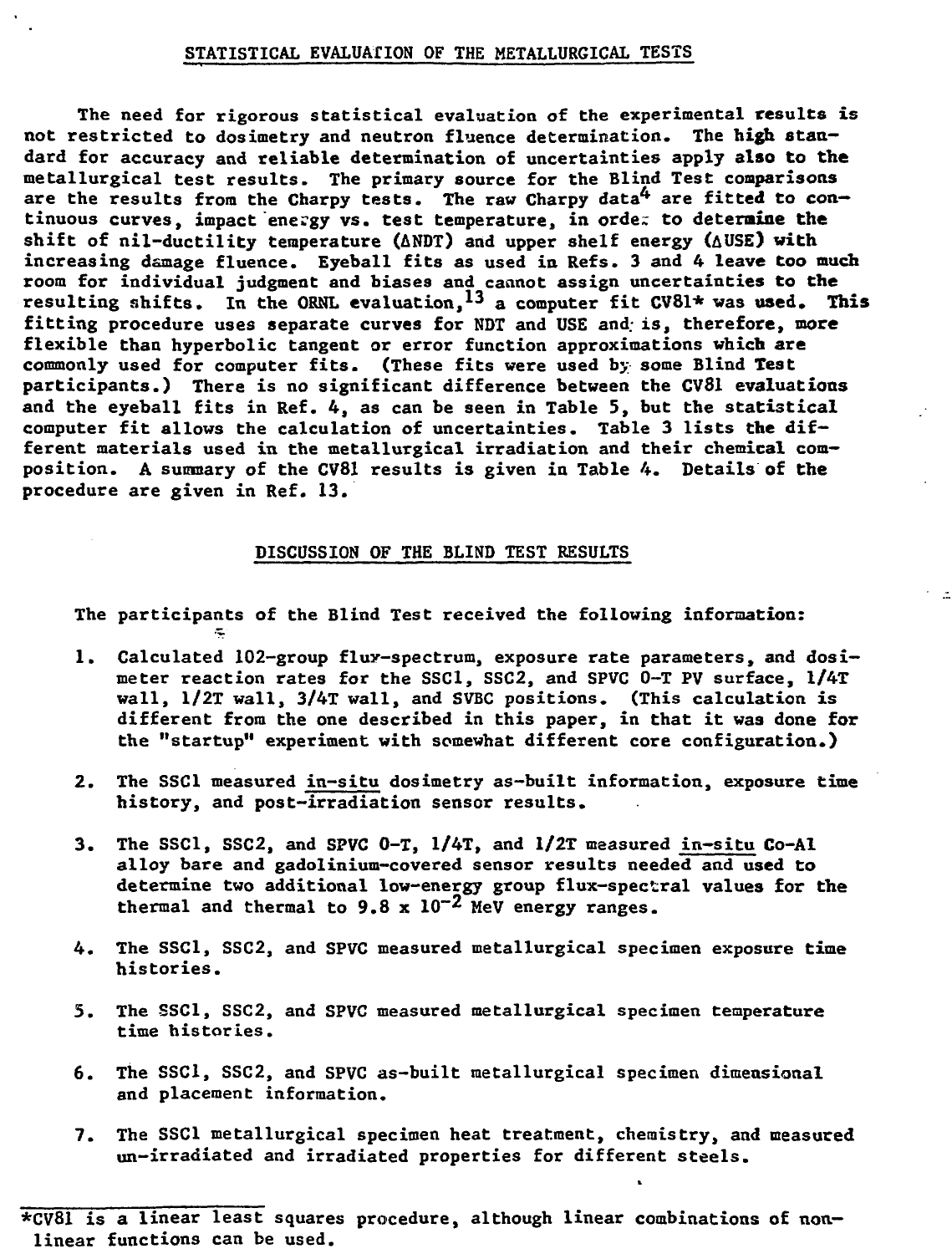**Participants were asked to predict both the damage parameter values and the metallurgical test results in the SSC2 and SPVC capsules.**

**To determine damage parameter values, most participants used the calculated fluences normalized with measurements at the SSCl. Adjustment procedures and cosine-exponential fits were also used by some participants. Uncertainties were quoted by some participants which were all on the optimistic side. None of the quoted figures for damage parameter values differed by more than 30% in either direction from the ORNL evaluation, and 65Z of the values were within +10% of ORNL. Differences in the damage parameter determinations had very little impact: on the determination of radiation damage. That is, some participants who predicted low damage parameter values quoted high embrittlement values and vice versa.**

**The prediction of materials property changes, primarily NDT and USE for Charpies vs. fluence, were all based on one of the two formulas**

$$
\Delta M = C \left( \phi t \right)^a, \quad \sigma
$$
\n
$$
\Delta M = C \left( \phi t \right)^{(a-b \cdot \log(\phi t))}
$$
\n(2)

with  $\Delta$ M materials change and  $\phi$ t fluence > 1.0 MeV (or some other damage para**meter such as dpa). C is a "chemistry factor" which is either determined explicitly from the chemical composition and a data base or used as a scale factor based on the SSCl results. Formula (2) with a - 0.5 is used in NRC Reg. Guide** 1.99.<sup>14</sup> Other (usually smaller) values of a are used by some participants as **obtained from their data bases. The "Guthrie formula" (3) ^ replaces the straight line in a log-log plot by a parabola, taking into account that damage "saturates" faster-than a single exponent would indicate. The parameters a and b were either the ones originally obtained by Guthrie or modifications obtained from their own data uases.**

The 41J- RT<sub>NNT</sub> results of the predictions are summarized in Table 5. **Lowest and highest predictions are strikingly close to each other and mostly symmetrically distributed relative to the experimental values. The largest deviation, between measurements and prediction, is for the weld code (R) in the SFVC capsules. The high nickel content places this material outside the data bases from which the prediction formulas were obtained. Aside from this material, no consistent biases nor significant deviations between predictions and experimental values were found. Also, none of the prediction formulas were consistently superior.**

**The explanation for this outcome can be found in the graphs, Figs. 7-12, which plot the experimental shifts against the damage parameter dpa. The data points for each of these graphs can be fitted to a variety of straight lines (2) or slightly curved parabolas (3) within the indicated uncertainty bounds. Since the actual curves for different materials show quite different slopes and curvatures, no single formula will give a good fit for all of them. On the other hand, large uncertainties and variability within the material, due to such factors as heat treatment or position and direction of the specimen, make it unlikely that further improvement is possible beyond the simple approximations (2) and (3).**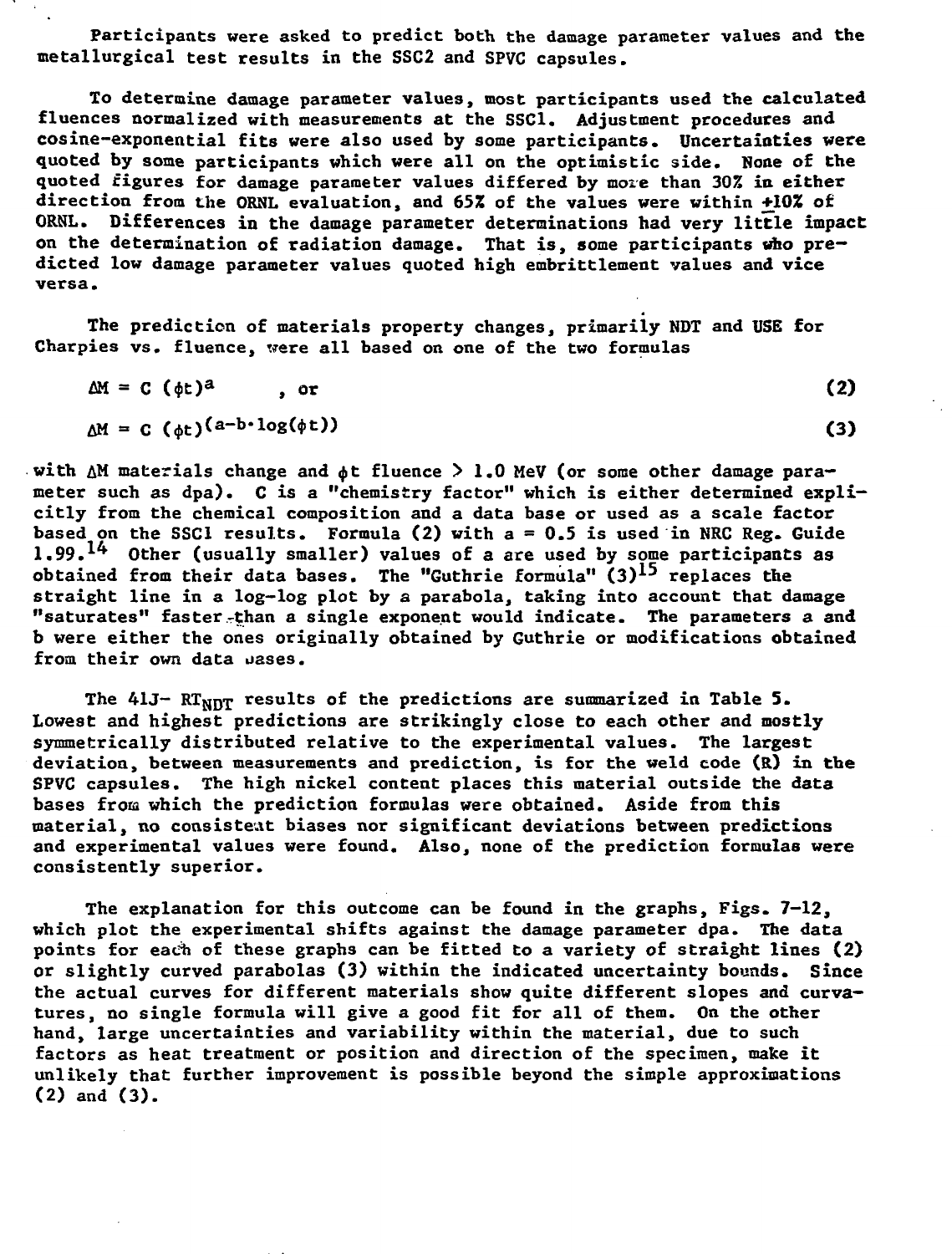**Since the prediction accuracy is not likely to improve, realistic uncertainty bounds need to be provided with the predictions so that proper safety margins can be established. Only a few Blind Test participants gave uncertainties with their predictions and most were on the low side when compared with experimental values. The Blind Test comparisons in Table 5 give already some indications for the actual prediction uncertainties. More studies and more detailed analyses of existing data bases are needed to determine safe, but not overly conservative uncertainty bounds.**

**It is informative to compare the metallurgical results from the ORR-PSF** experiment with the predictions of the old Reg. Guide 1.99.<sup>14</sup> which is based on formula (2) and the proposed revision<sup>16</sup> which is based on the Guthrie formula (3).<sup>15</sup> The chemistry factor in the old Guide is a linear combination of copper **and phosphorus, whereas the new version has the chemistry.factor in tabular fora with copper and nickel as entries, separate for plate materials and welds. By dividing the Charpy shift by the chemistry factor, all materials can be compared on the same basis having only one upper bound curve for all materials in either Reg. Guide. As the graph in Fig. 13 shows, the old Reg. Guide is not a good representation of correlation between chemistry, fluence, and NDT shift, since the data points are widely scattered both above and below the boundary line. The revised Guide shows much less scatter and data points from the same material appear to follow the Guthrie curve much better than the square root line in Fig. 13. A safety margin which was suggested in (18) was subtracted from the data in Fig. 14 so that most points now lie safely below the boundary line. The two exceptions are the code (K) and (R) materials. Both have higher nickel content than any of the steels in the data base from which the chemistry table was** generated.<sup>15,16</sup> It follows that higher safety margins must be imposed on such **materials. Or, alternatively, metallurgical irradiation experiments to several different fluences-.-must, be performed for such materials to determine the proper chemistry (normalization) factor.**

# **CONCLUSIONS AND RECOMMENDATIONS**

**The PSF metallurgical Blind Test comparisons shop that the various embrittlement prediction formulas are adequate as rough approximations, but that none captures the complex and not-well-understood correlation between radiation embrittlenient and fluence, fluence rate, neutron spectrum, chemistry, heat treatment and, perhaps, other factors. None of the current prediction formulas appears clearly superior, but the Guthrie formula captures somewhat better the saturation effect at higher fluences, since the quadratic term adds more flexibility. Improvements are possible in the following areas:**

- **1. Realistic uncertainties need to be established in conjunction with prediction formulas. The Blind Test comparison gives some clues for the size of uncertainties (Table 5). Larger data bases and statistical evaluations, which are more specifically directed towards uncertainties, are needed for more definite results.**
- **2. Prediction formulas which were derived from a data base may not be valid for materials whose composition is outside the range of the data base. Substantially higher safety margins must be applied to such materials or test irradiations performed to establish trend curves for the particular material.**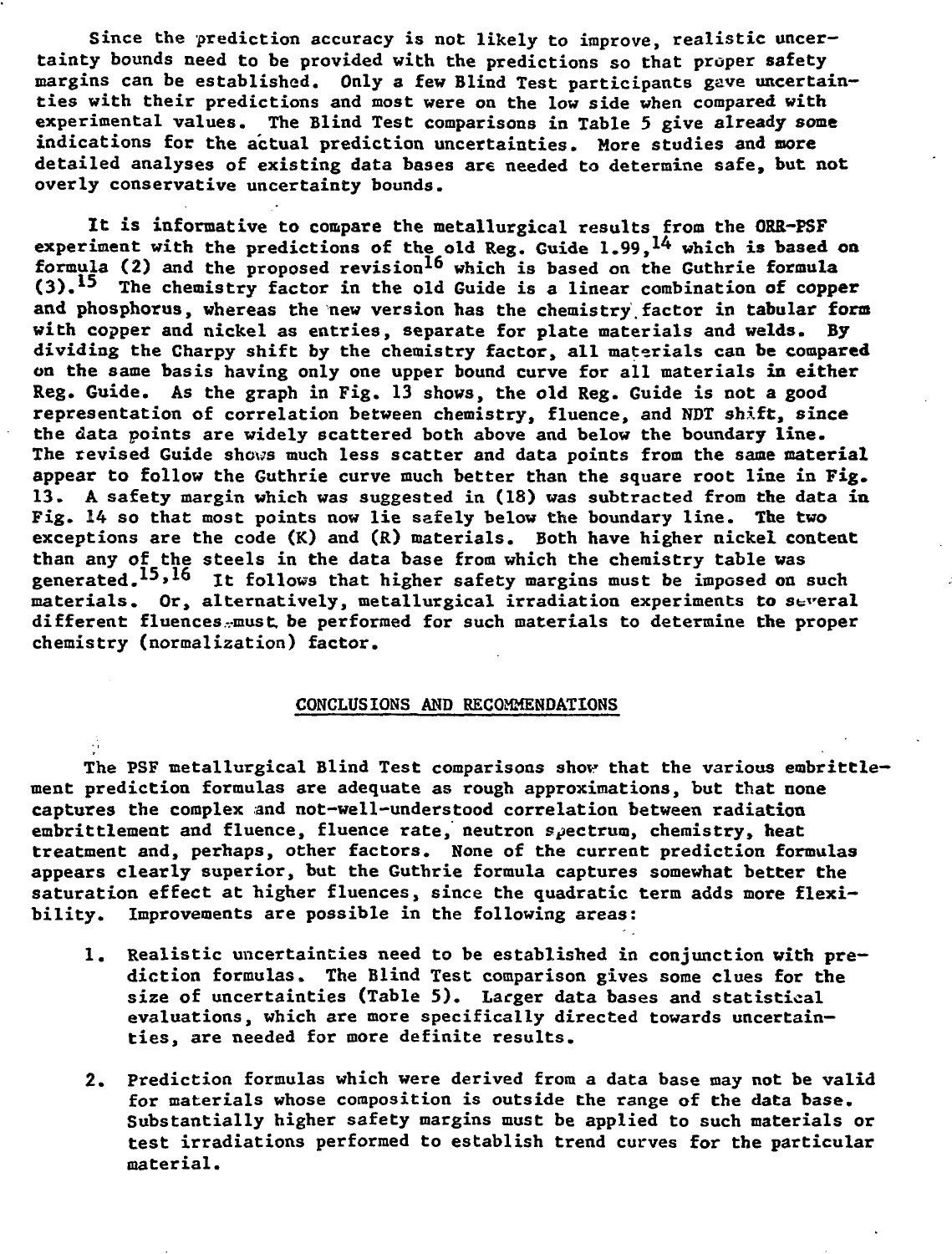#### **REVERENCES**

- **1. ASTM Standard E706-81a, "Master Matrix for LWR Pressure Vessel Surveillance Standards," 1983 Annual Book of ASTM Standards. Vol. 12.2, American Society for Testing and Materials, Philadelphia, PA, 1983.**
- **2. W. N. McElroy and F. B. K. Kam, eds., PSF Blind Test Instructions and Data Packages, distributea to Blind Test participants, March 22, 1983.**
- **3. J. R. Hawthorne, B. H. Menke, and A. L. Hiser, Light Water Reactor Pressure Vessel Surveillance Dosimetry Improvement Program; Notch Ductility and Fracture Toughness Degradation of A 302-B and A 533-B-Reference Plates from PSF Simulated Surveillance and Through-Wall Irradiation Capsules, NUREG/CR-3295, MEA-2017, Vol. 1, U.S. Nuclear Regulatory Commission, Washington, DC, 1983.**
- **4. J. R. Hawthorne and B. H. Menke, Light Water Reactor Pressure Vessel Surveillance Dosimetry Improvement Program: Notch Ductility and Tensile Strength Determinations for PSF Simulated Surveillance and Through-Wall Irradiation Capsules, NUREG/CR-3295, MEA-2017, Vol. 2, U.S. Nuclear Regulatory Commission, Washington, DC, 1983.**
- **5. L. F. Miller, Analysis of Temperature Data From the ORR-PSF Irradiation Experiment; Methodology and Computer Software, NUREG/CR-2273, ORNL/TM-7766, U.S. Nuclear Regulatory Commission, Washington, DC, 1981.**
- **6\* H. Tourwe, et'al., "Interlaboratory Comparison of Fluence Neutron Dosimeters in the Frame of the PSF Start-Up Measurement Program, Proc. of the 4th ASTM-EURATOM Symposium on Reactor Dosimetry," Gaithersburg, MD, March 22-26, 1982, NUREG/CP-0029, Vol. 1, pp. 159-168, U.S. Nuclear Regulatory Commission, Washington, DC, 1982.**
- **7. R. E. Maerker and B. A. Worley, Activity and Fluence Calculations for the Startup and Two-Year Irradiation Experiments Performed at the Poolside Facility, NUREG/CR-3886, ORNL/TM-9265, U.S. Nuclear Regulatory Commission, Washington, DC, 1984.**
- **8. R. E. Maerker and B. A. Worley. "Calculated Spectral Fluences and Dosimeter Activities for the Metallurgical Blind Test Irradiations at the ORR-PSF," to be presented at the 5th ASTM-EURATOM Symposium on Reuctor Dosimetry, Geesthacht, FRG, September 24-28, 1984.**
- **9. E. P. Li^pincott, et al., Fabrication Data Package for HEDL Dosimetry in the ORR Poolside Facility LWR Pressure Vessel Mock-Up Irradiation, HEDL-TC-2065, Hanford Engineering Development Laboratory, Richland, WA, 1981.**
- **10. G. L. Guthrie, E. P. Lippincott, and E. D. McGarry, Light Water Reactor Pressure Vessel Surveillance Dosiraetry Improvement Program: PSF Blind Test Workshop Minutes, Hanford Engineering Development Laboratory, Richland, WA, April 9-10, 1984.**

 $\mathcal{L}$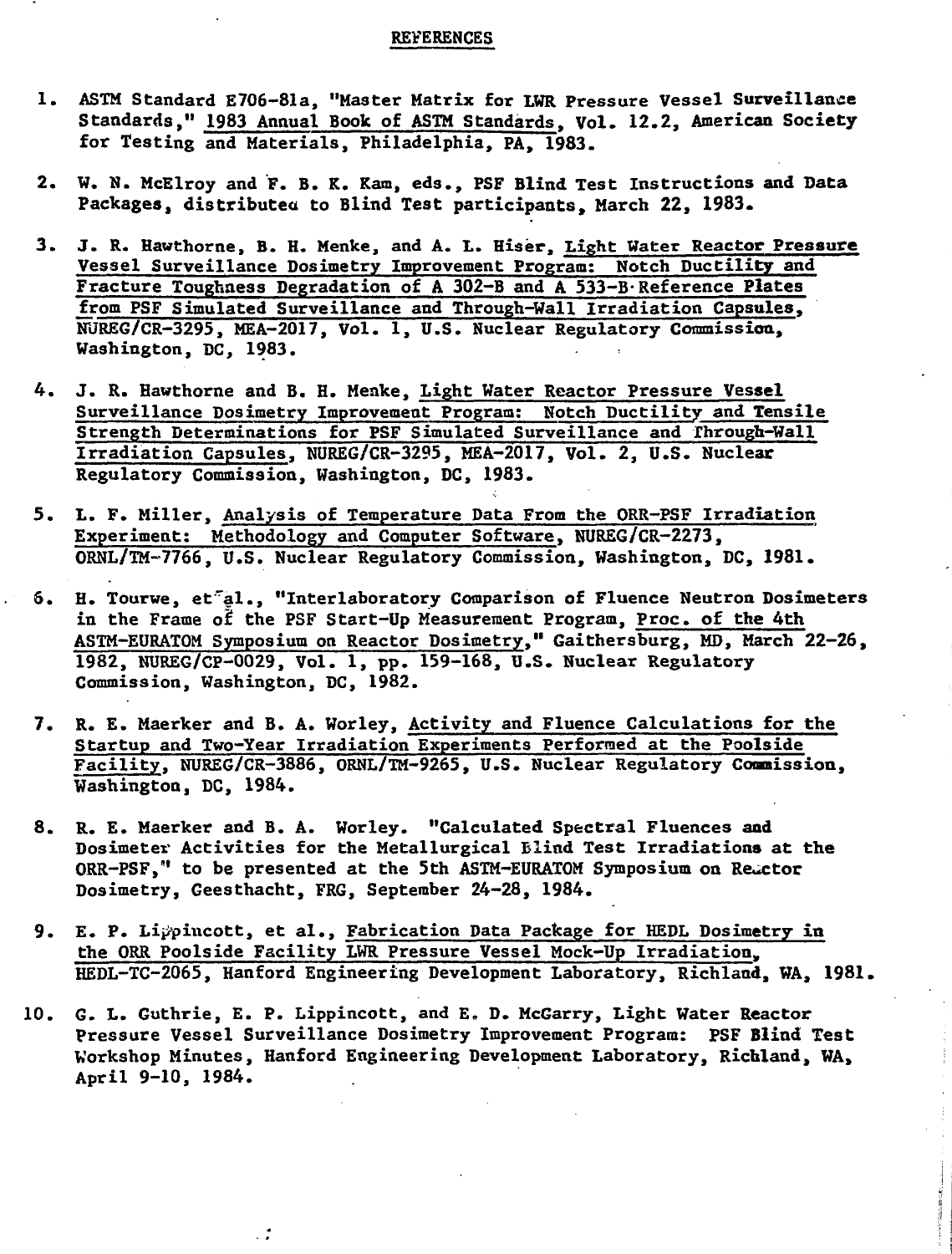- 11. F. W. Stallmann, "LSL-Ml and LSL-M2: Two Extensions of the LSL Adjustment Procedure for Including Multiple Spectrum Locations," to be presented at the 5th ASTM-EURATOM Symposium on Reactor Dosimetry, Geesthacht, FRG, September 24-28, 1984.
- 12. F. W. Stalltaann, Determination of Damage Exposure Parameter Values in **the** PSF Metallurgical Irradiation Experiment. NUREG/CR-3814, ORNL/TM-9166, U.S. Nuclear Regulatory Commission, Washington, DC, 1984.
- 13. F. W. Stallmann, Statistical Evaluation of the Metallurgical Test Data in the ORR-PSF-PVS Irradiation Experiment, NUREG/CR-3815, ORNL/TM-9207, U.S. Nuclear Regulatory Commission, Washington, DC, 1984.
- 14. Regulatory Guide 1.99, Effects of Residual Elements on Predicted Radiation Damage to Reactor Vessel Materials, Rev. 1, U.S. Nuclear Regulatory Commission, Washington, DC, 1977.
- 15. G. L. Guthrie, "Charpy Trend Curves Based on 177 PWR Data Points," LWR-PV-SDIP Quarterly Progress Report, April-June 1983, NUREG/CR-3391, Vol. 2, U.S. Nuclear Regulatory Commission, Washington, DC, 1983.

 $\pi$ 

16. P. N. Randall, "Regulatory Position," Attachment to the Minutes of the ASTM E10.02 Meeting, (draft), San Diego, CA, January 1984.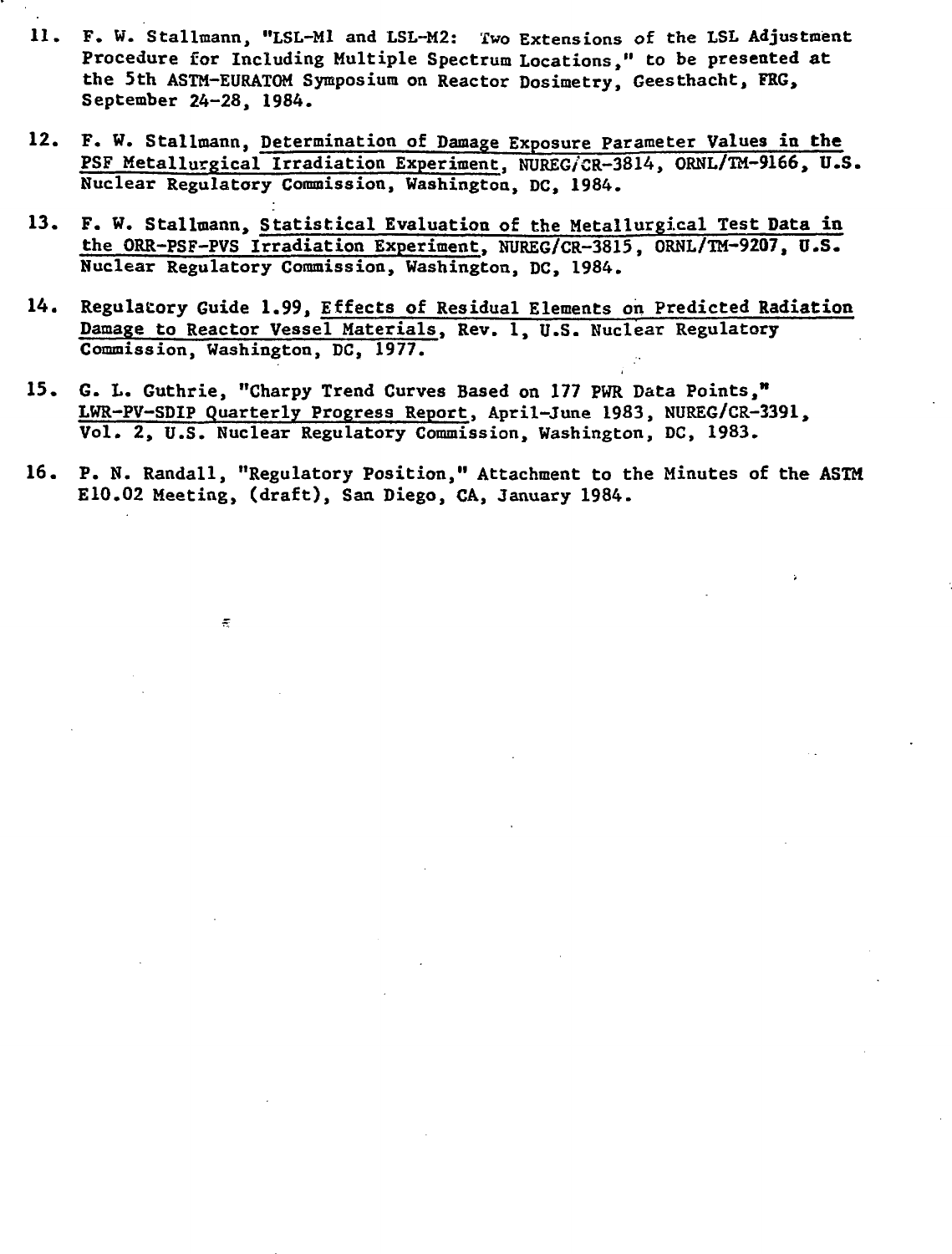

 $\ddot{\phantom{a}}$ 

÷.

Fig. 1. Benchmark experiments in the framework of the LWR Surveillance Dosimetry Improvement Program.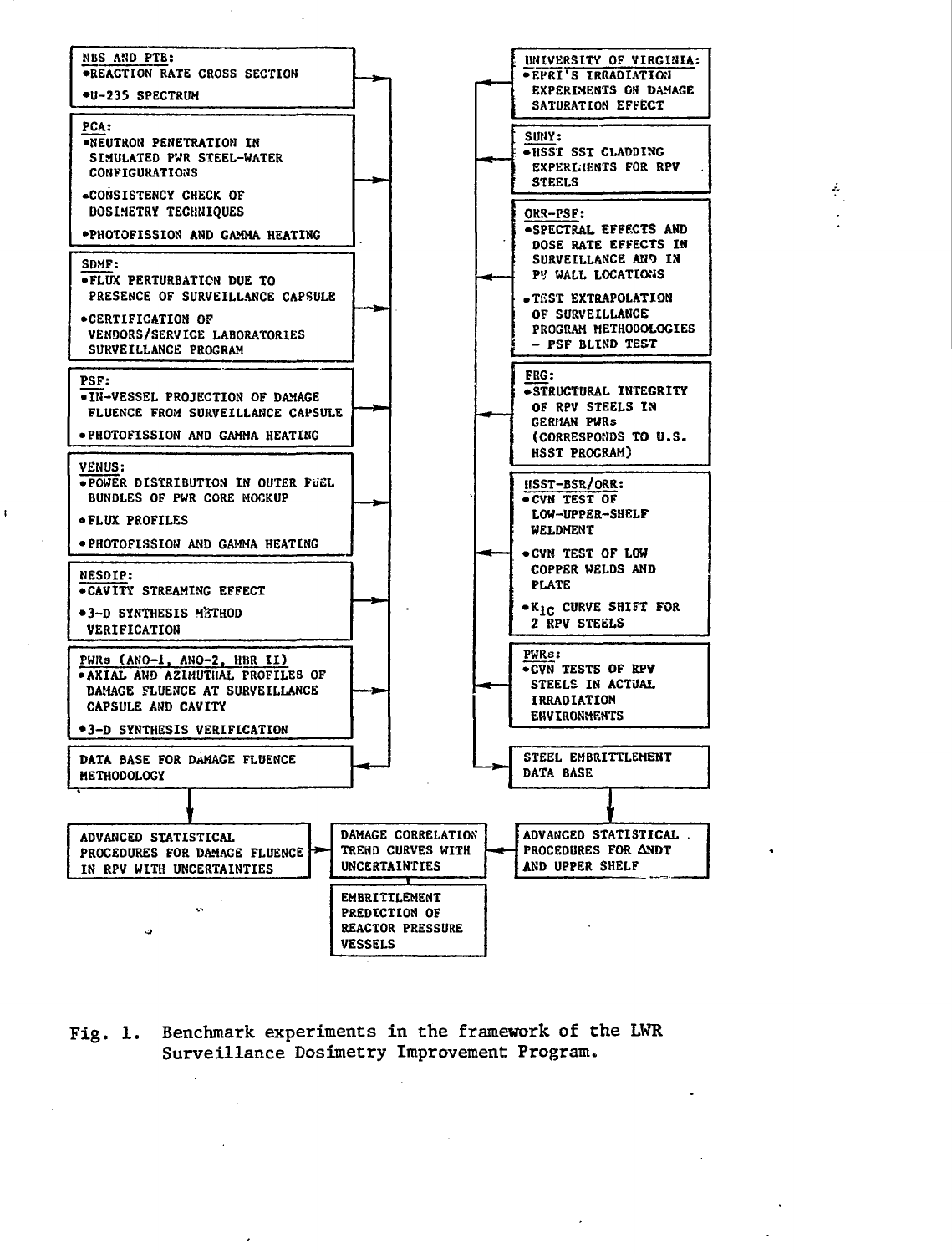

Fig. 2. ASTM Standards for surveillance of nuclear reactor pressure vessels.

医单元 绿色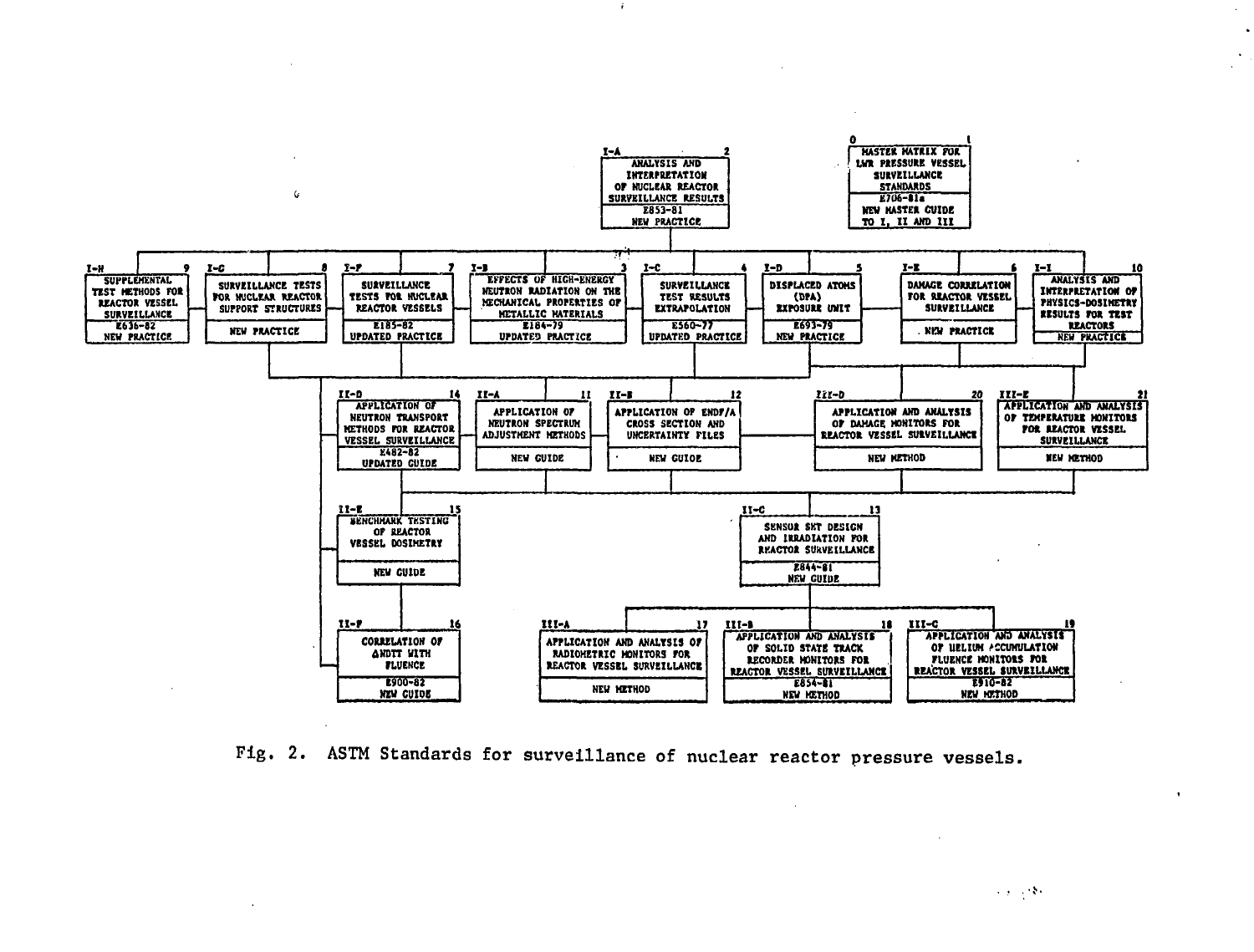

 $U_{\rm{max}}$ 

 $\ddot{\phantom{a}}$ 

 $\mathcal{A}_\bullet$ 

 $\mathcal{L} \in \mathcal{L}_\infty$ 

# Fig. 3. ORR-PSF Irradiation Facility.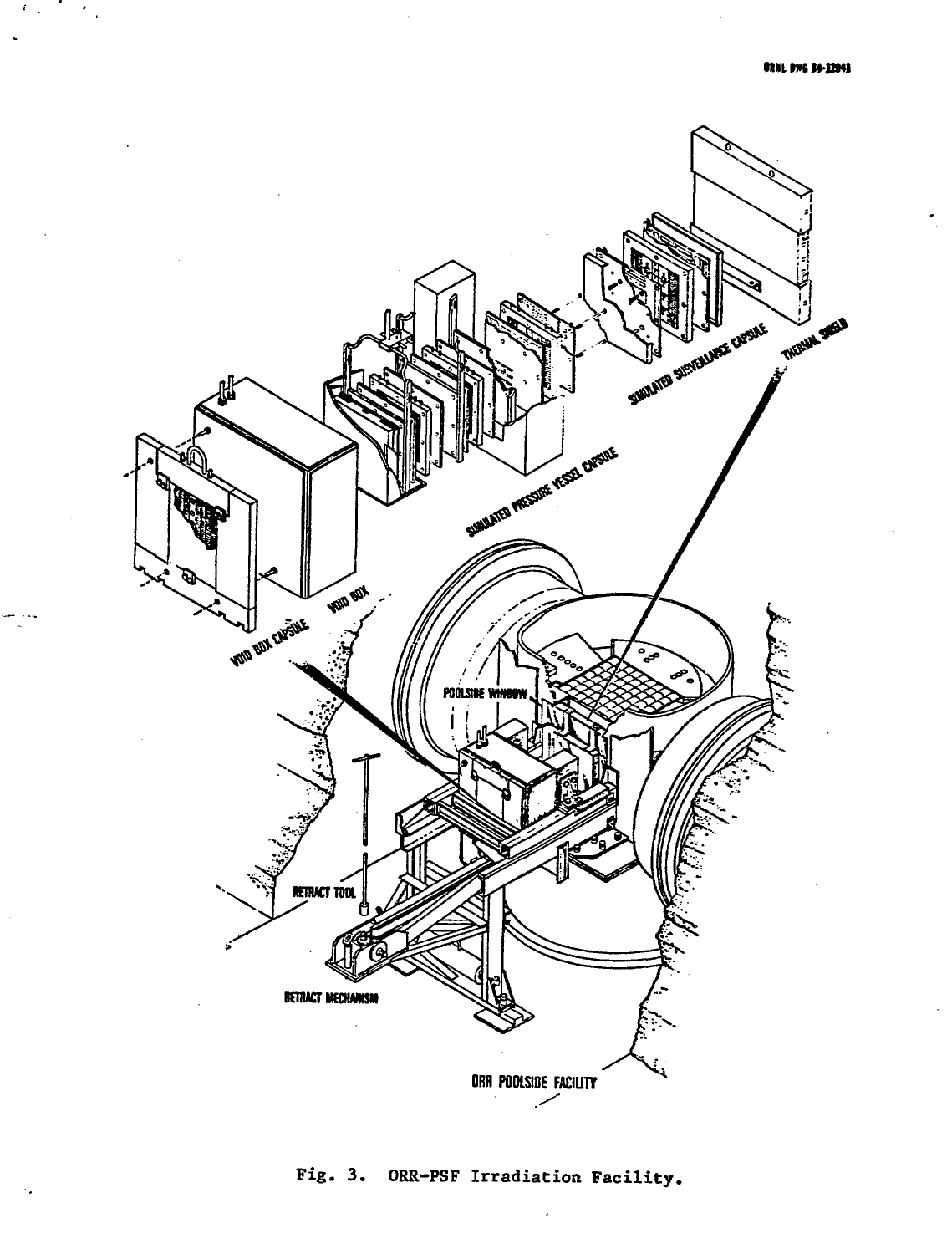

Fig. 4. Illustration of a typical dosimeter and metallurgical specimen assembly in the irradiation capsules.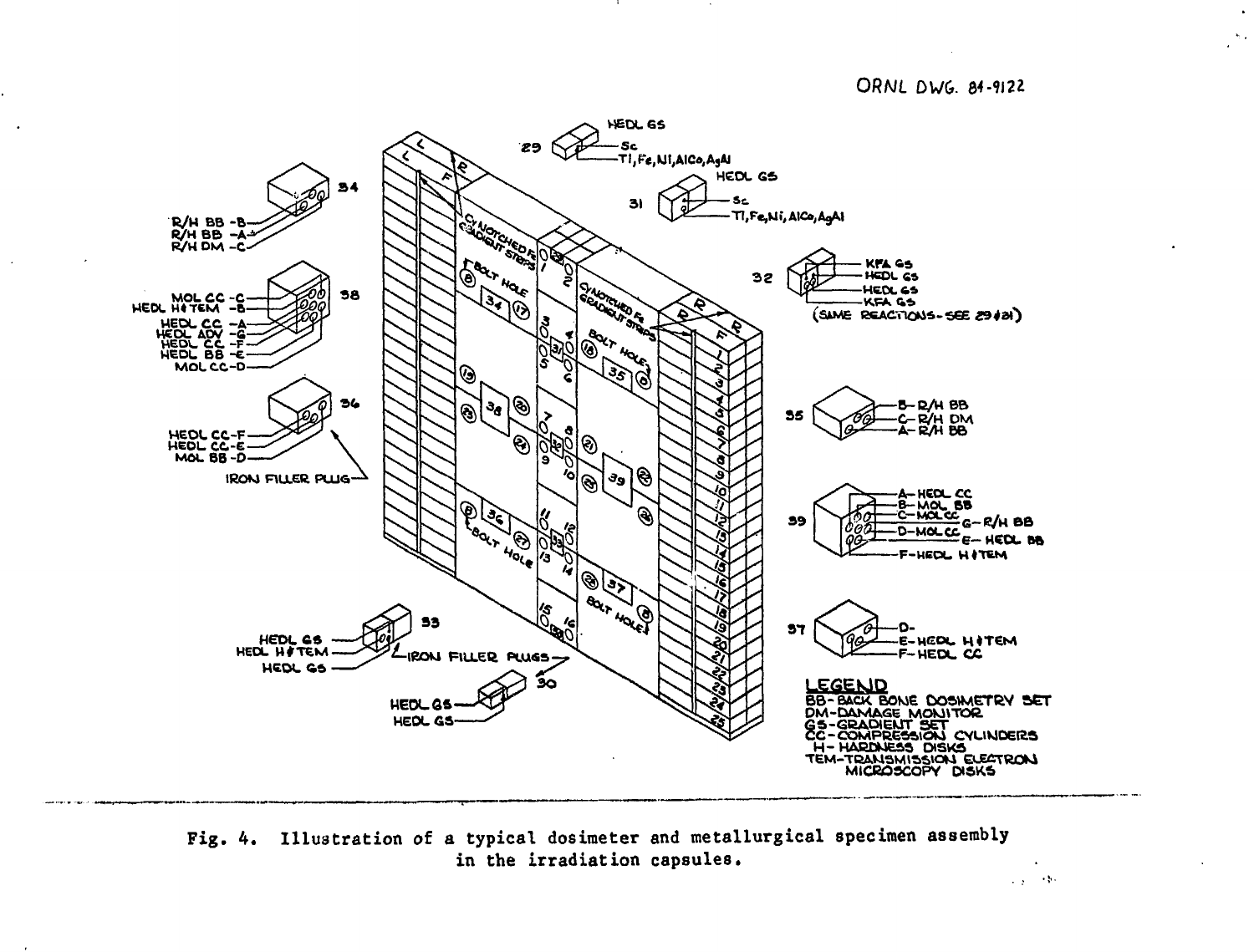

 $\mathcal{E}(\mathcal{E})$  and  $\mathcal{E}(\mathcal{E})$ 

**Fig. 5. Methodology for the determination of exposure parameter values and uncertainties.**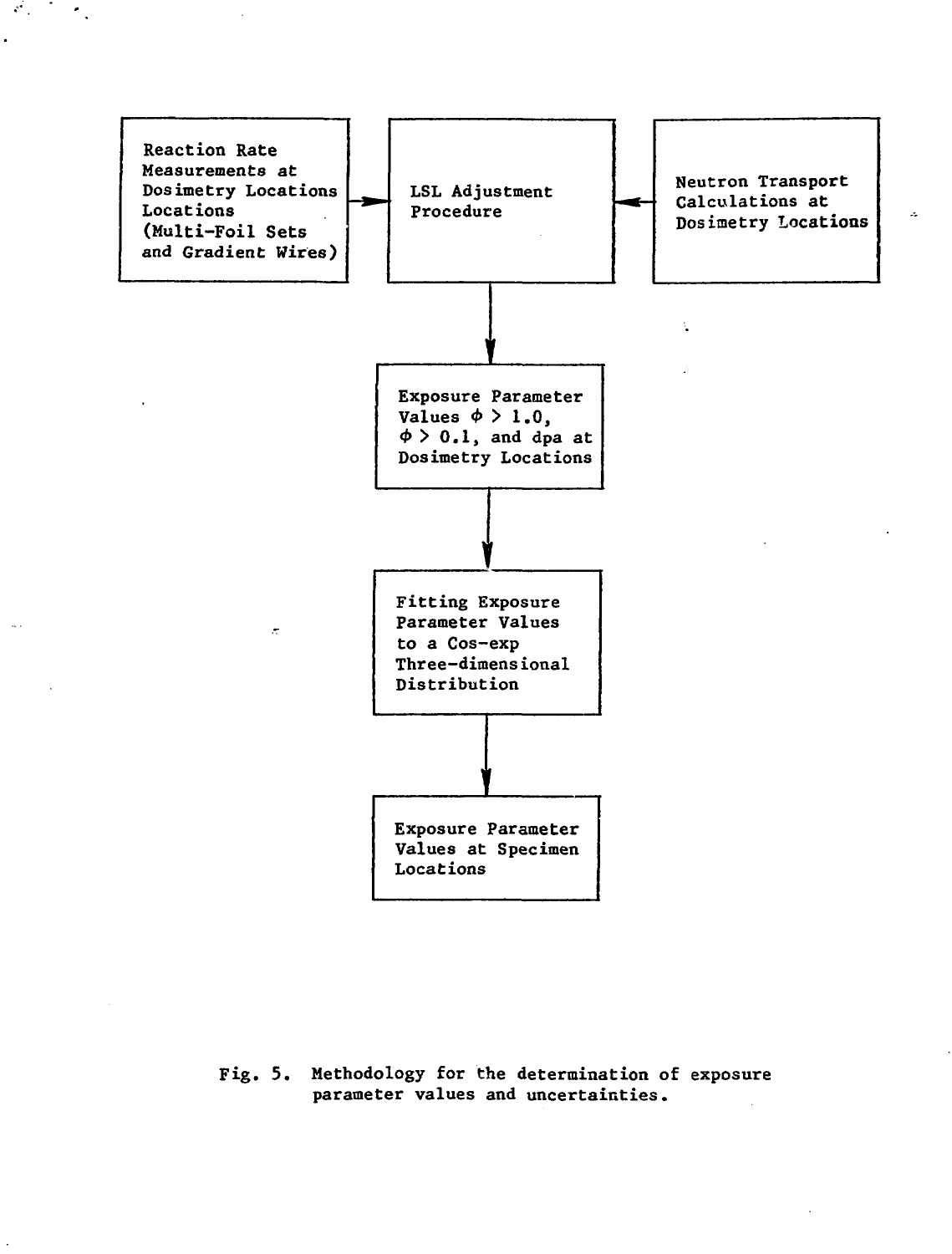

A.

 $\mathcal{L}_{\mathcal{A}}$ 

**Fig. 6. Coordinate system for the ORR-PSF metallurgical experiment.**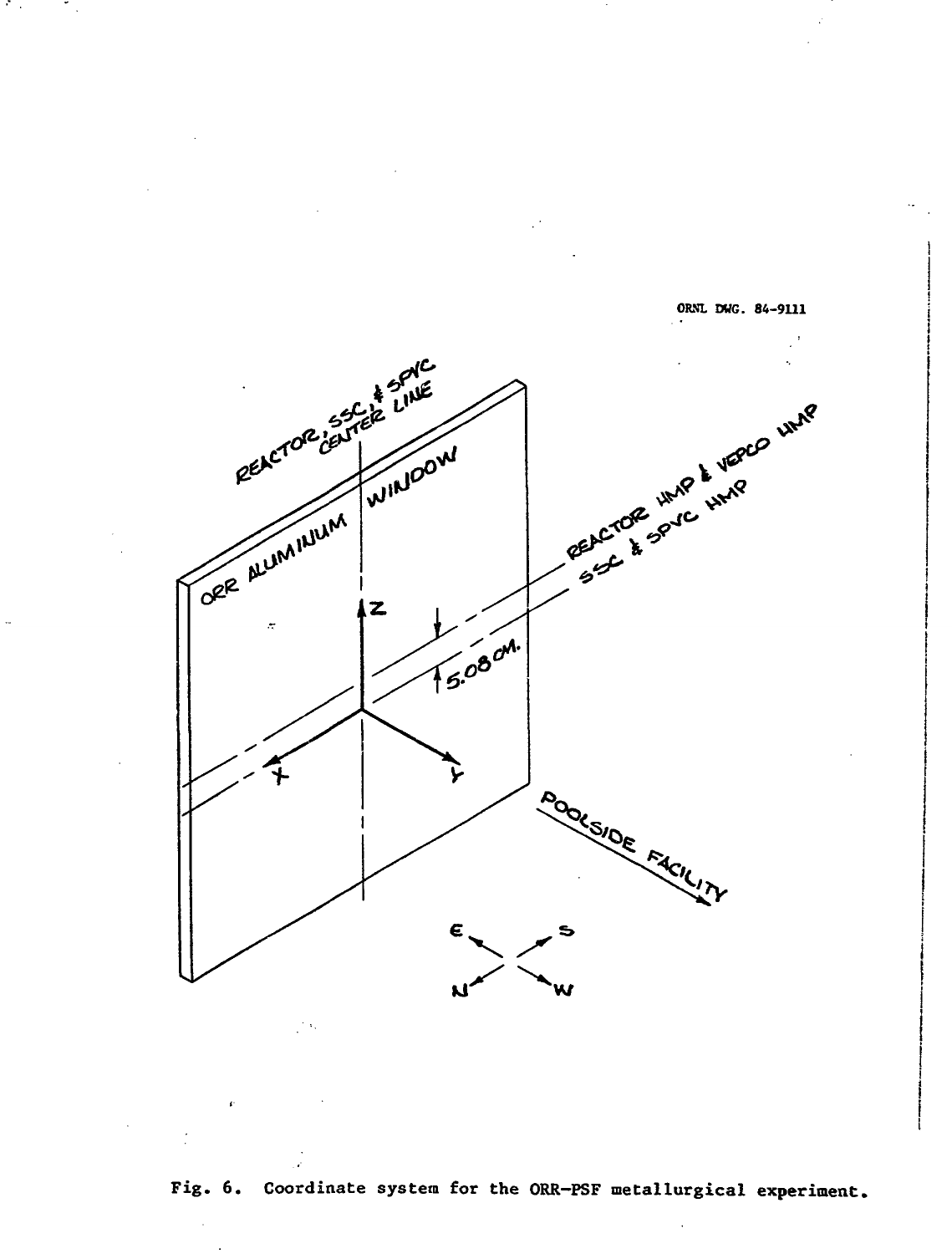

**Fig. 7. ANDT and upper shelf drop vs. dpa, A302-B plate .**

# **ORNL DWG. 84-1214 6**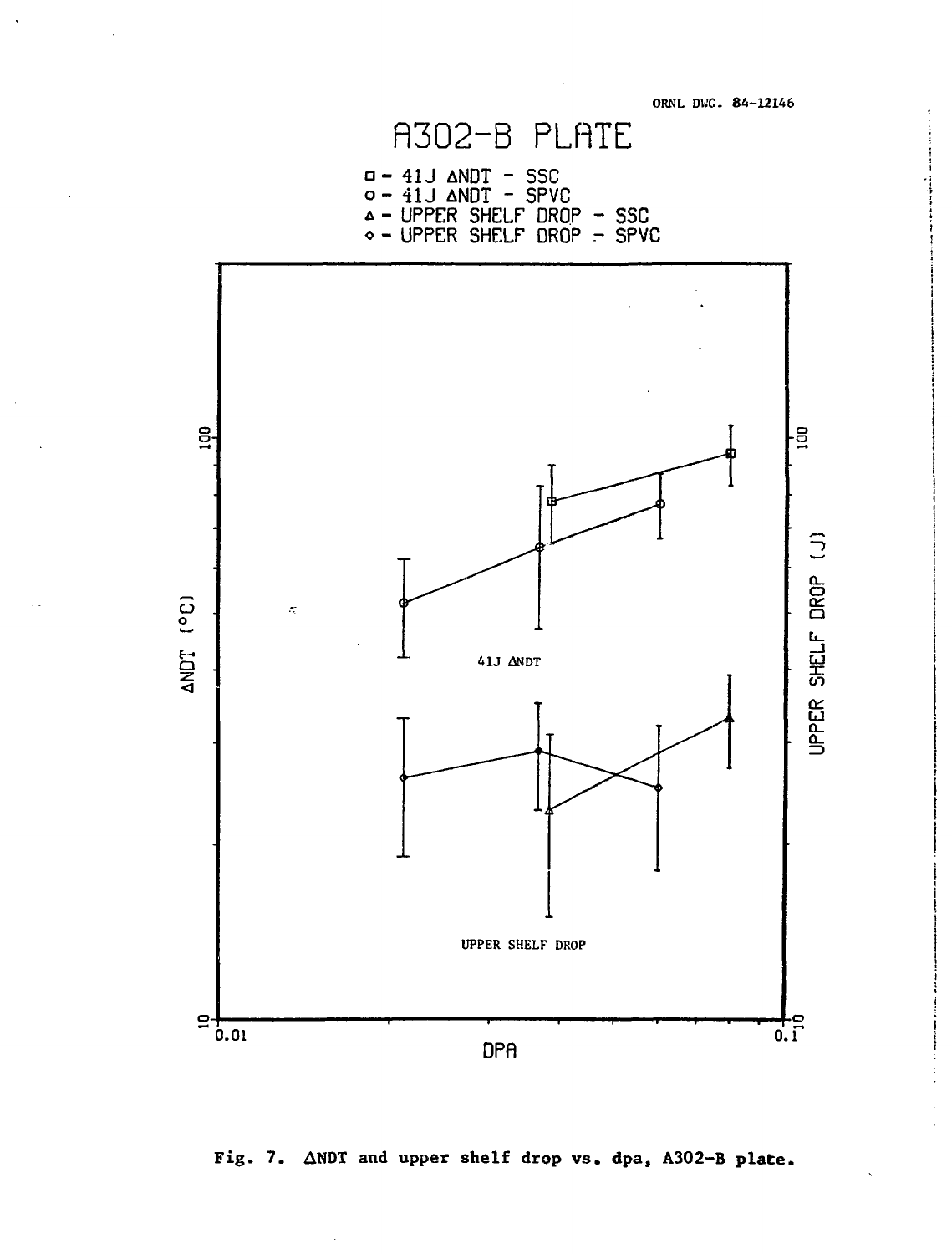**ORNL DWC. 84-12147**



 $\overline{\phantom{a}}$ 

**Fig. 8. ANDT and upper shelf drop vs. dpa, A533-B plate.**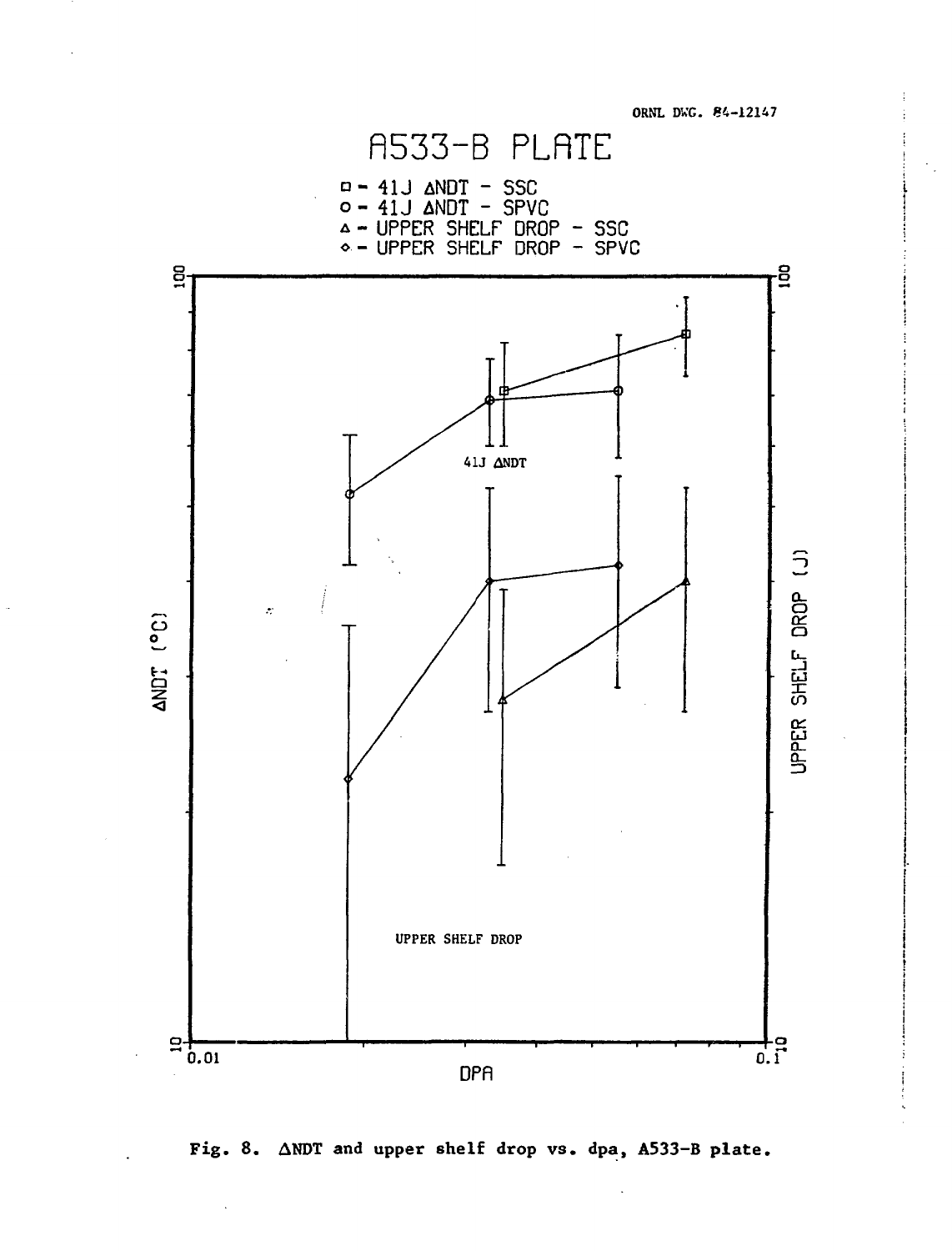

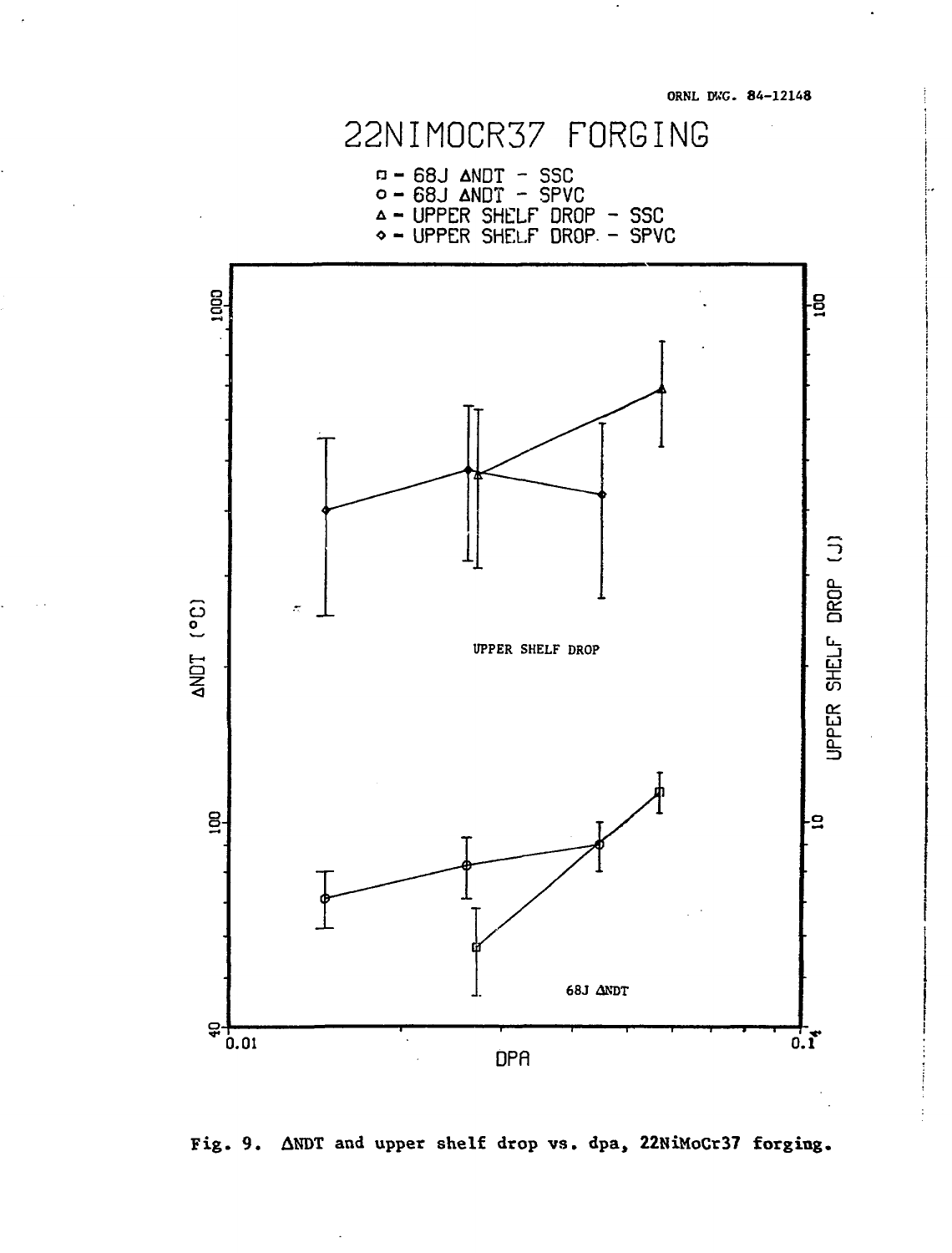



ORNL DWG. 84-12149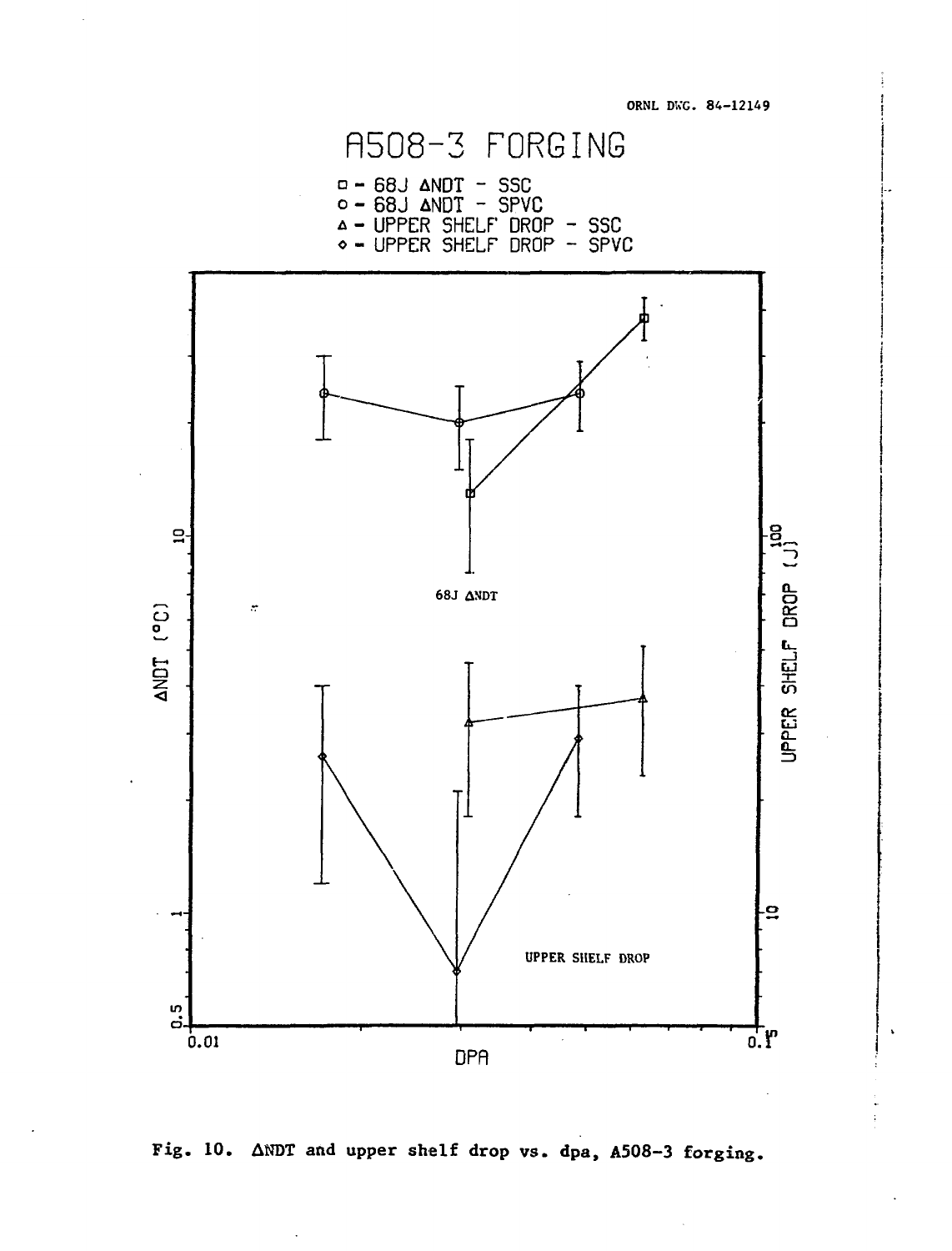

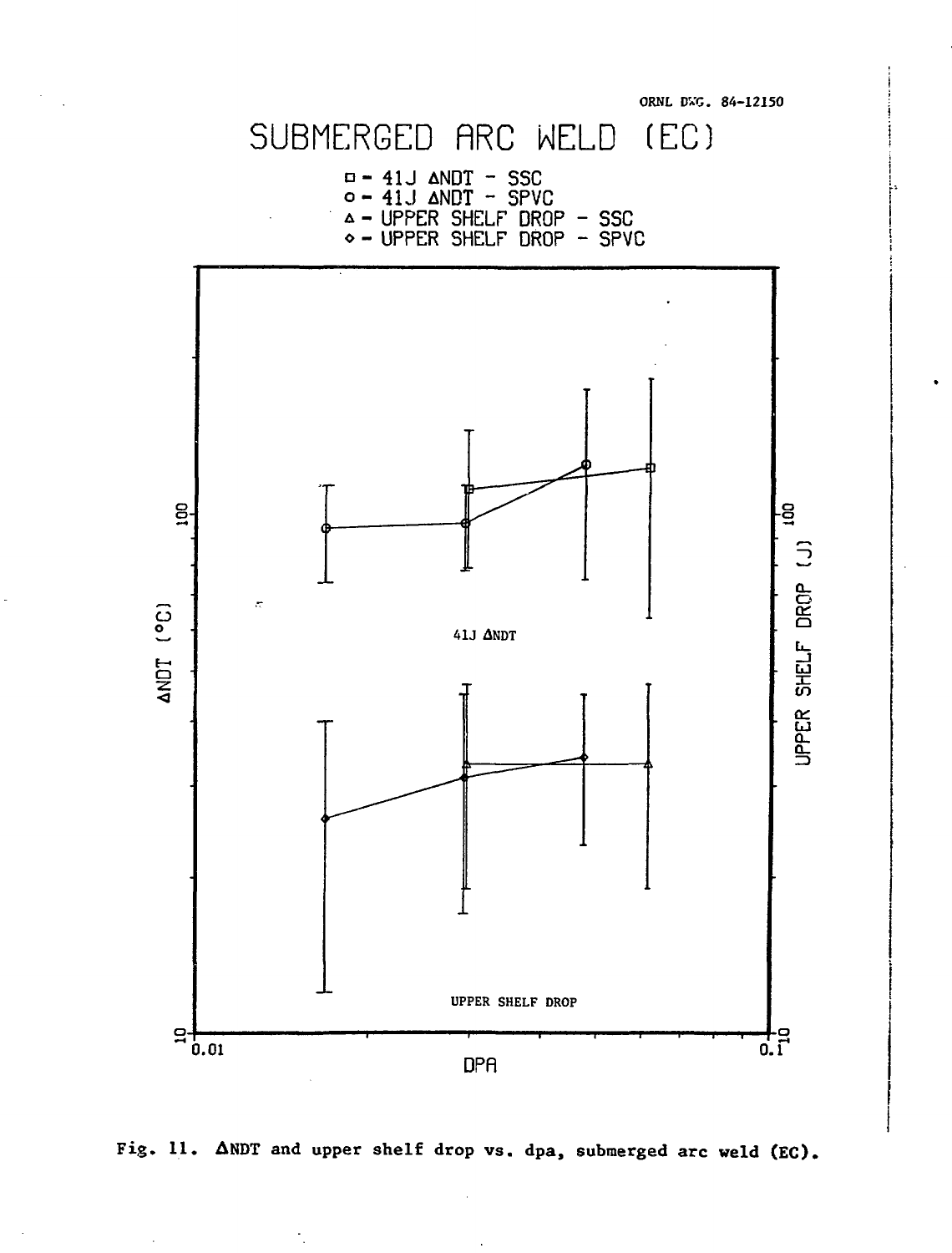



 $\pmb{\cdot}$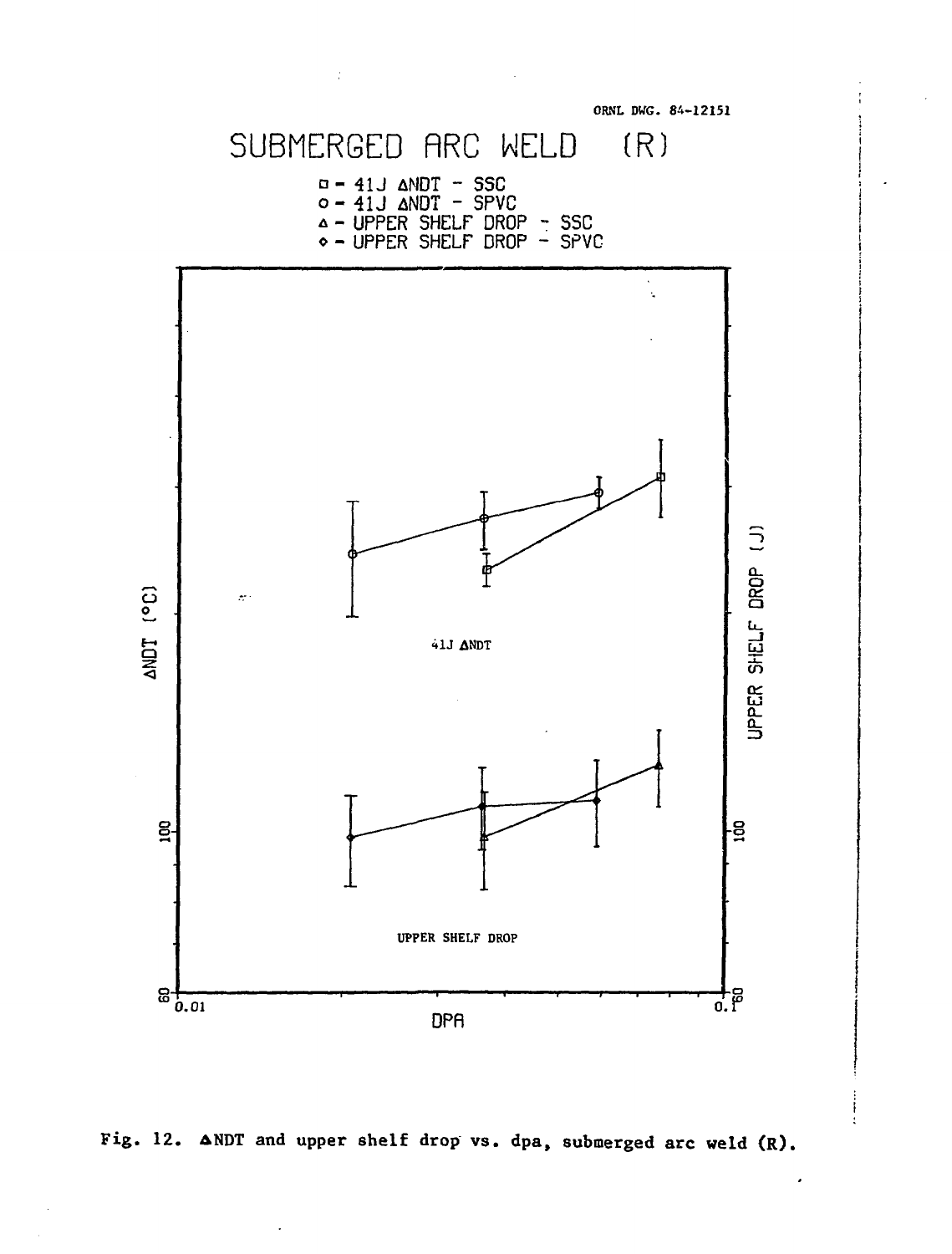

Positions of ORR-PSF Charpy data relative to Reg. Guide 1.99. Fig. 13. Data are adjusted for chemistry factors. Data above the line are underpredicted.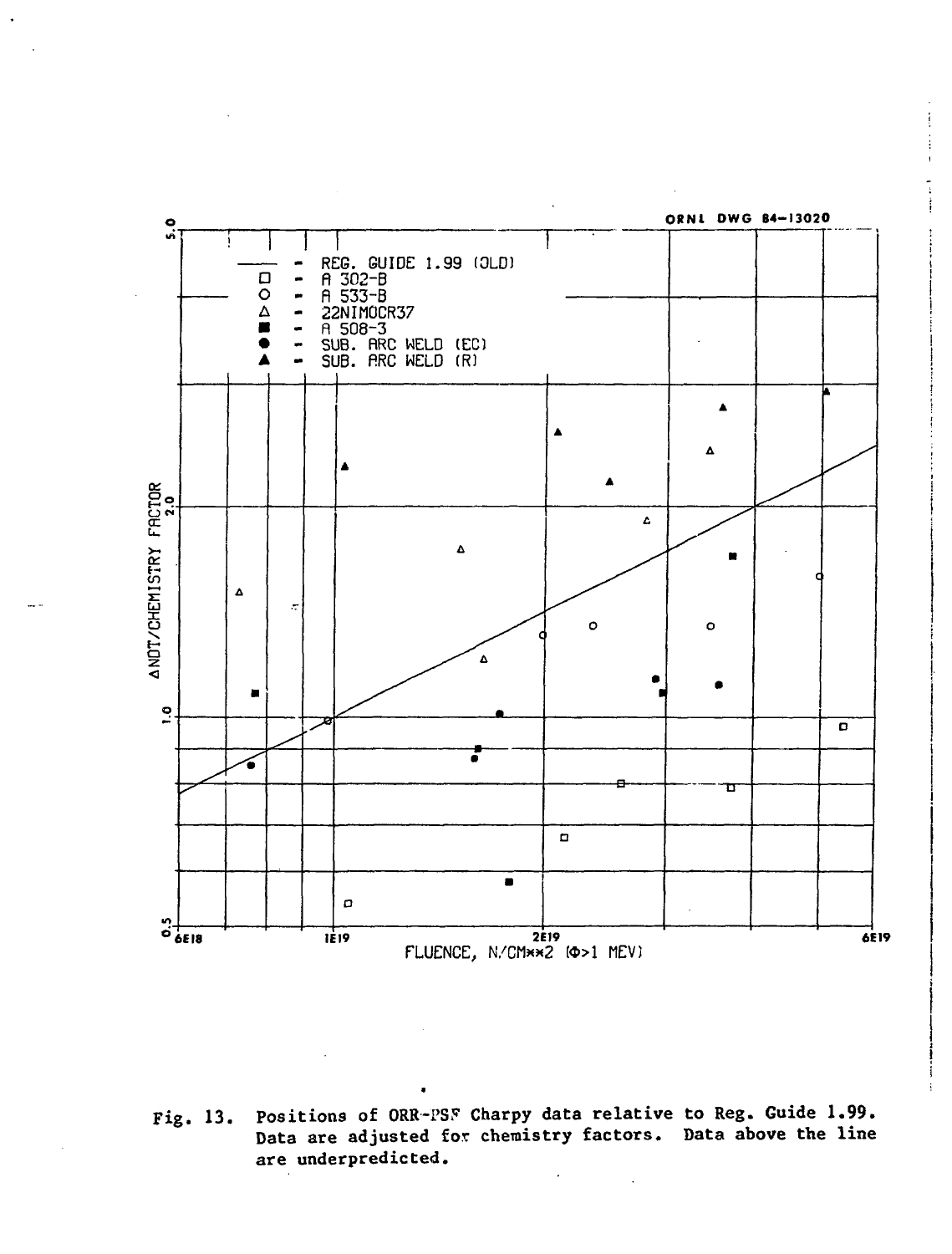

Positions of ORR-PSF Charpy data relative to the revised Fig.  $14.$ Reg. Guide 1.99 (Guthrie formula). Data are adjusted for chemistry factors, and safety margin is added. Data above the line exceed predictions including safety margin.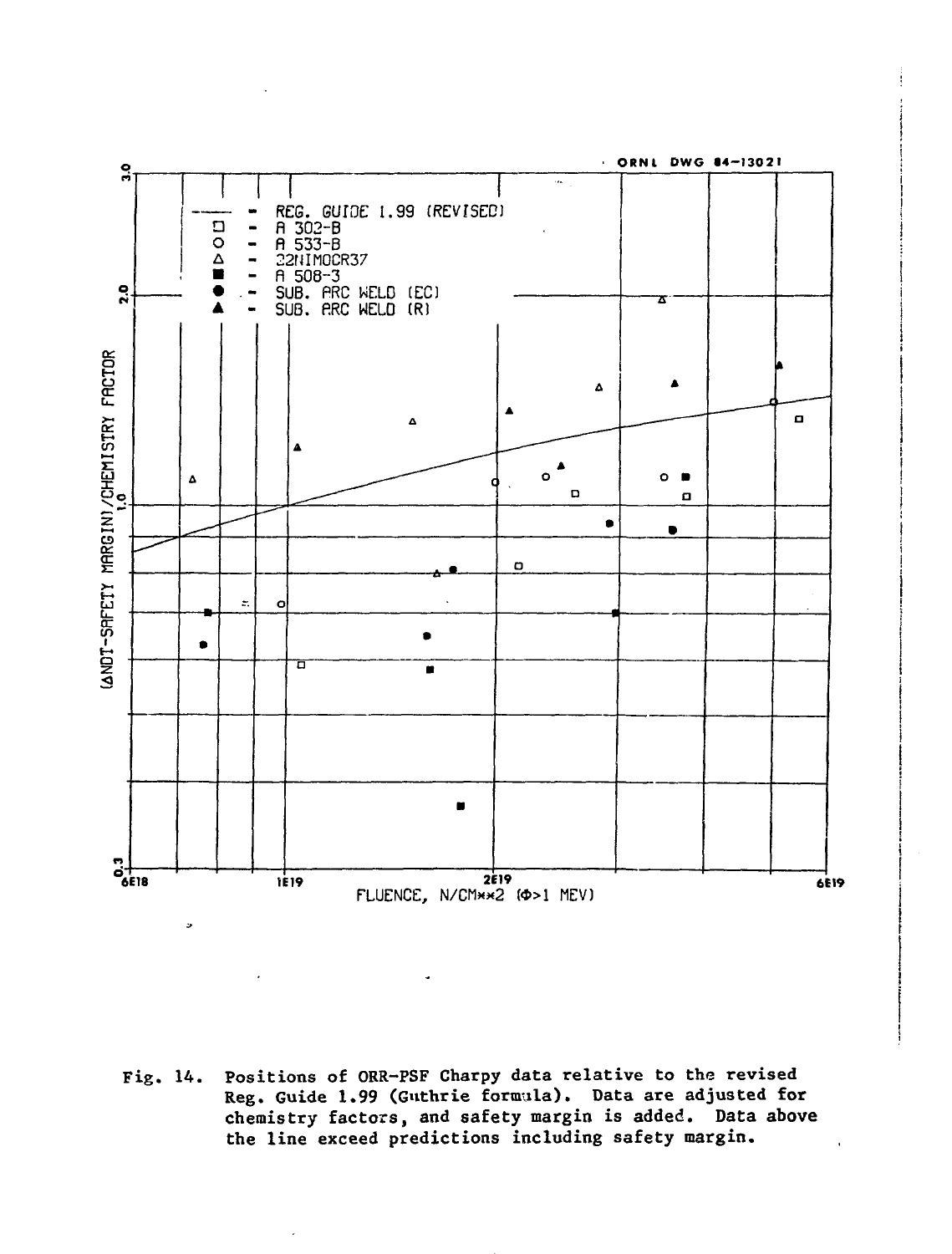|  | Table 1. Fluences and dpa at capsule centers |  |  |  |  |  |
|--|----------------------------------------------|--|--|--|--|--|
|--|----------------------------------------------|--|--|--|--|--|

|                                                            | (2) | (7) |  | $\phi$ >1.0 Std. $\phi$ >0.1 Std. $\phi$ <0.4 Std. $\phi$ total<br>MeV dev. MeV dev. eV dev. dev. dev.<br>$(2)$ $(2)$ $(10^{-2})$ $(2)$ | Std. dpa Std. |  |
|------------------------------------------------------------|-----|-----|--|-----------------------------------------------------------------------------------------------------------------------------------------|---------------|--|
| SSC1 H4 2.56* 5.1 7.74 5.8 1.26 7.4 14.20 5.8 4.07 4.9     |     |     |  |                                                                                                                                         |               |  |
| SSC2 H9 5.50 5.1 16.84 5.8 2.79 7.4 30.55 5.5 8.80 4.9     |     |     |  |                                                                                                                                         |               |  |
| $0 - T$ H14 4.10 5.1 12.26 5.8 6.29 7.6 27.66 5.8 6.56 4.9 |     |     |  |                                                                                                                                         |               |  |
| $1/4$ T H19 2.21 5.2 8.98 6.0 0.84 7.9 14.75 5.5 4.13 5.2  |     |     |  |                                                                                                                                         |               |  |
| $1/2$ T H24 1.05 5.4 5.83 6.0 0.27 8.3 9.17 5.6 2.39 5.4   |     |     |  |                                                                                                                                         |               |  |

\*Read values for  $\phi > 1.0$  MeV,  $\phi > 0.1$  MeV,  $\phi < 0.4$  eV, and  $2.56$  x  $10^{19}$  neutrons/cm<sup>2</sup>, etc. **as**

|                                               |     | $P_0*$                                                 | $B_X$                      | $x_0$                         | $B_{Z}$                    | $z_0$                   | λ                       | Y <sub>0</sub>          |
|-----------------------------------------------|-----|--------------------------------------------------------|----------------------------|-------------------------------|----------------------------|-------------------------|-------------------------|-------------------------|
|                                               |     |                                                        | $(m^{-1})$                 | (c <sub>m</sub> )             | $(\text{cm}^{-1})$         |                         | $(cm)$ $(cm^{-1})$      | (m)                     |
| <u>SSCI</u>                                   |     |                                                        |                            |                               |                            |                         |                         |                         |
| φt>0.1<br>dpa                                 | MeV | $\phi$ t>1.0 MeV = 2.500E+19<br>7.607E+19<br>3.995E-02 | 0.0499<br>0.0507<br>0.0502 | 0.41<br>0.37<br>0.38          | 0.0436<br>0.0464<br>0.0449 | 0.97<br>0.80<br>0.90    | 0.176<br>0.134<br>0.156 | 13.29<br>13.29<br>13.29 |
| SSC <sub>2</sub>                              |     |                                                        |                            |                               |                            |                         |                         |                         |
| $\phi$ t>l.0 MeV<br>¢t>0.1 MeV<br>dpa         |     | 5.341E+19<br>1.648E+20<br>8.580E-02                    | 0.0528<br>0.0539<br>0.0533 | $-0.95$<br>$-0.88$<br>$-0.91$ | 0.0457<br>0.0484<br>0.0470 | 0.03<br>$-0.02$<br>0.02 | 0.176<br>0.134<br>0.156 | 13,29<br>13.29<br>13.29 |
| $0 - T$                                       |     |                                                        |                            |                               |                            |                         |                         |                         |
| $\phi t > 1.0$ MeV<br>$\phi$ t>0.1 MeV<br>dpa |     | 3.924E+19<br>1.214E+20<br>6.452E-02                    | 0.0517<br>0.0522<br>0.0516 | $-0.69$<br>$-0.64$<br>$-0.67$ | 0.0395<br>0.0432<br>0.0414 | 0.72<br>0.71<br>0.71    | 0.107<br>0.042<br>0.079 | 24.05<br>24.05<br>24.05 |
| $1/4$ T                                       |     |                                                        |                            |                               |                            |                         |                         |                         |
| $\phi$ t $>1.0$ MeV<br>ot>0.1 MeV<br>dpa      |     | 2.143E+19<br>8.823E+19<br>4.037E-02                    | 0.0478<br>0.0486<br>0.0481 | $-0.96$<br>$-0.86$<br>$-0.91$ | 0.0378<br>0.0425<br>0.0407 | 1.30<br>1.14<br>1.21    | 0.134<br>0.070<br>0.097 | 28.56<br>28,56<br>28.56 |
| $\frac{1}{2}$                                 |     |                                                        |                            |                               |                            |                         |                         |                         |
| $\phi t > 1.0$ MeV<br>$\phi$ t>0.1 MeV<br>dpa |     | 1.016E+19<br>5.727E+19<br>2.333E-02                    | 0.0441<br>0.0452<br>0.0450 | $-0.94$<br>$-0.79$<br>$-0.83$ | 0.0349<br>0.0413<br>0.0395 | 1.94<br>1,48<br>1.59    | 0.146<br>0.089<br>0.107 | 33.70<br>33.70<br>33.70 |

**Table 2. Fitting parameters for formula (1)**

\*Values for  $\phi$ t > 1.0 MeV and  $\phi$ t > 0.1 MeV are in neutrons/cm<sup>2</sup>.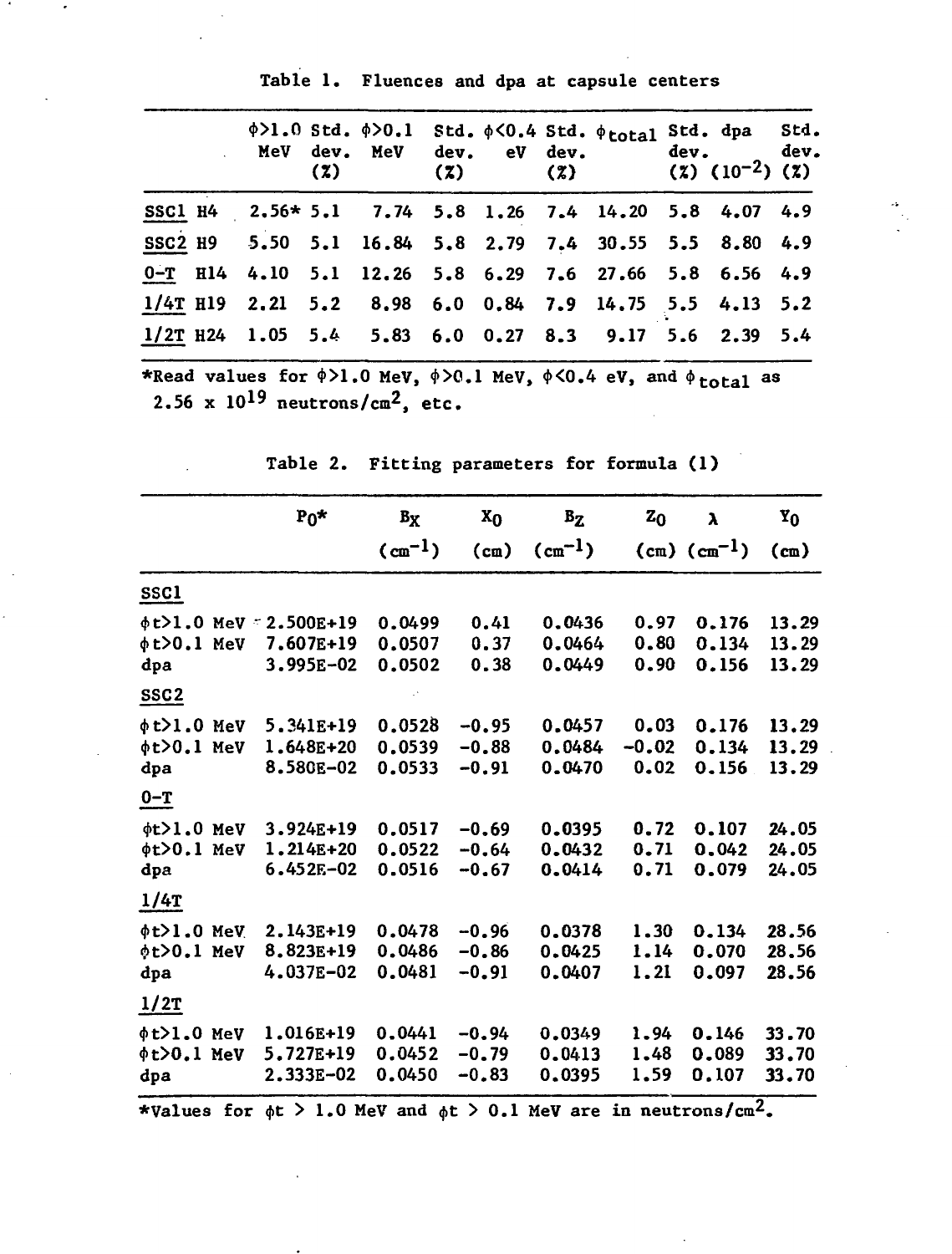| Material                                                        | Heat code        | Supplier                     | P     | Ni   | Cu   |
|-----------------------------------------------------------------|------------------|------------------------------|-------|------|------|
| A302-B (ASTM<br>reference plate)                                | F <sub>23</sub>  | NRL.                         | 0.011 | 0.18 | 0.20 |
| $A533-B$ (HSST<br>plate 03)                                     | 3PS.<br>3PT, 3PU | NRL.                         | 0.011 | 0.56 | 0.12 |
| 22NiMoCr37 forging                                              | K                | KFA                          | 0.009 | 0.96 | 0.12 |
| A508-3 forging                                                  | MO               | <b>MOL</b>                   | 0.008 | 0.75 | 0.05 |
| Submerged arc weld<br>(single vee type,<br>$A533-B$ base plate) | EC.              | <b>EPRI</b>                  | 0.007 | 0.64 | 0.24 |
| Submerged arc weld<br>(single vee type<br>$A533-B$ base plate)  | R                | Rolls-Royce<br>& Assoc. Ltd. | 0.009 | 1.58 | 0.23 |

 $\tilde{\sigma}$ 

 $\bar{\mathcal{A}}$ 

Table 3. List of materials and chemical compositions (wt-%)

 $\ddot{\phantom{a}}$ 

 $\mathcal{A}_1 \neq \mathcal{A}_1$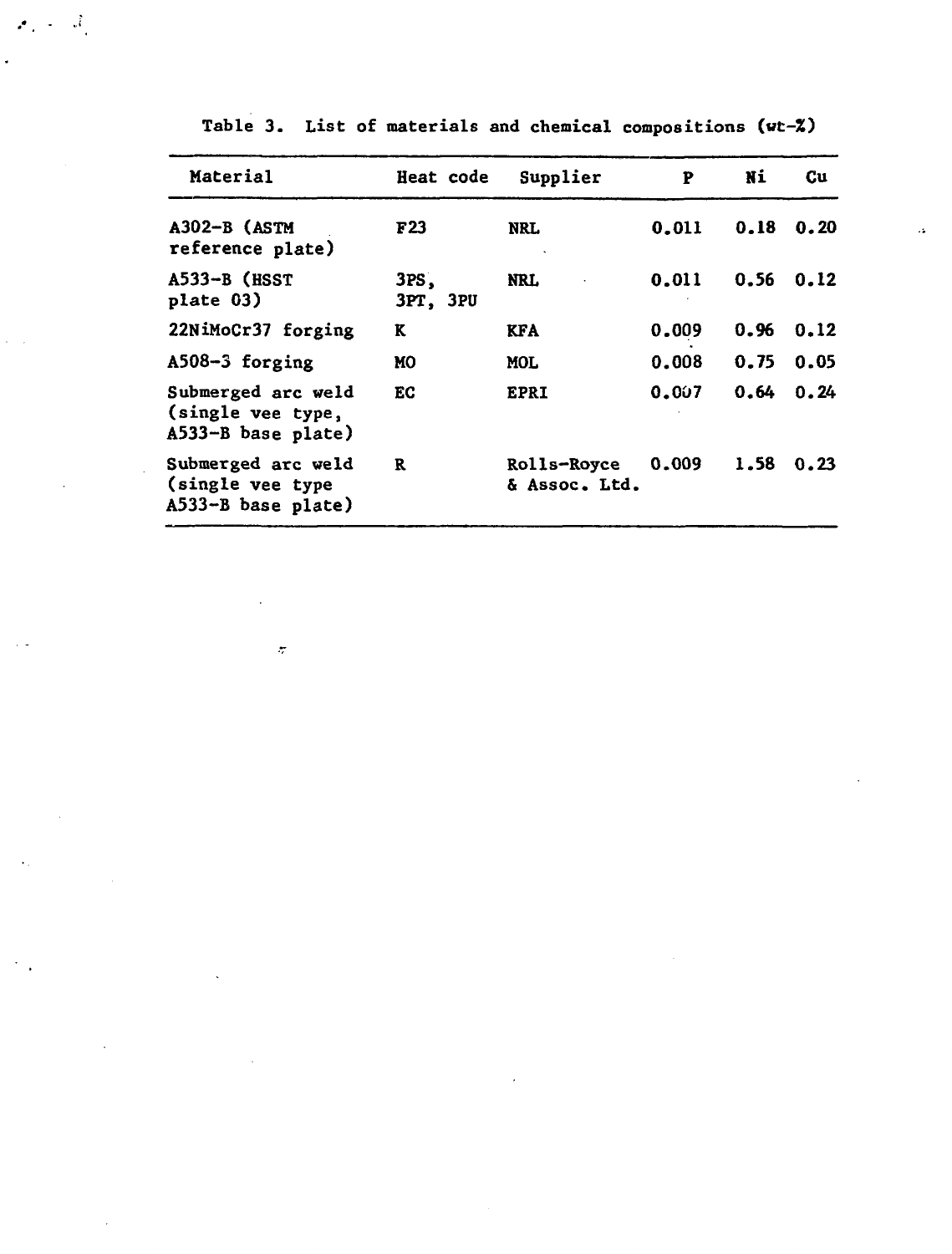|                  | $#t > 1.0$ MeV<br>$(n/\text{cm}^{2.1019})$ * | $\det$ > 0.1 MeV<br>(n/cm <sup>2</sup> ·10 <sup>19</sup> ) | doa<br>(°c) | <b>ANDT</b><br>413<br>(°c) | Std.<br>dev.<br>(°c)                     | <b>ANDT</b><br>683<br>(°c) | Std.<br>dev.<br>(°c)                | <b>ANDT</b><br>$0.89 =$<br>(°c) | dev.<br>(°c)                                                 | Std. Upper shelf<br>drop<br>$\left( 1\right)$ | Std.<br>dev.<br>(3)                                                                                                                |
|------------------|----------------------------------------------|------------------------------------------------------------|-------------|----------------------------|------------------------------------------|----------------------------|-------------------------------------|---------------------------------|--------------------------------------------------------------|-----------------------------------------------|------------------------------------------------------------------------------------------------------------------------------------|
| $A - 302 - B$    | Ý                                            |                                                            |             |                            |                                          |                            |                                     |                                 |                                                              |                                               |                                                                                                                                    |
| <b>SSC1</b>      | 2.59                                         | 7.46                                                       | 3,86        | 78                         | $\frac{12}{11}$                          | 84                         | $+17$                               | 86                              | $\frac{10}{10}$                                              | 23                                            |                                                                                                                                    |
| SSC <sub>2</sub> | 5.38                                         | 15.35                                                      | 7.96        | 94                         |                                          | $(101)**$                  | T15                                 | 92                              |                                                              | 33                                            |                                                                                                                                    |
| $0-T$            | 3.95                                         | 11.44                                                      | 6,06        | 77                         | .710                                     | (37)                       | $\bar{+}20$                         | (77)                            | $\frac{116}{115}$                                            | 25                                            |                                                                                                                                    |
| $1/4$ T          | 2.16                                         | 8.13                                                       | 3,70        | 65                         | 718                                      | (109)                      | $-83$                               | (72)                            |                                                              | 29                                            |                                                                                                                                    |
| $1/2$ T          | 1,03                                         | 5.27                                                       | 2,11        | 52                         | 70                                       | (57)                       | $\bar{t}$ 17                        | 56                              | $\frac{1}{2}10$                                              | 26                                            | $\begin{array}{c}\n+ i \\ + i \\ + i \\ + i \\ + i\n\end{array}$                                                                   |
| $A - 533 - B$    |                                              |                                                            |             |                            |                                          |                            |                                     |                                 |                                                              |                                               |                                                                                                                                    |
| <b>SSCI</b>      | 2.32                                         | 6.61                                                       | 3,44        | 71                         | $+11$                                    | 71                         | $\frac{112}{11}$                    | 85                              |                                                              | 28                                            |                                                                                                                                    |
| SSC <sub>2</sub> | 4.83                                         | 13,63                                                      | 7,11        | 84                         | ₹10                                      | 86                         |                                     | 91                              |                                                              | 40                                            |                                                                                                                                    |
| $0 - T$          | 3.59                                         | 10,20                                                      | 5.46        | 71                         | 713                                      | (92)                       | ∓25                                 | 91                              |                                                              | 42                                            |                                                                                                                                    |
| $1/4$ T          | 1.95                                         | 7.13                                                       | 3.28        | 69                         |                                          | 65                         |                                     | 74                              |                                                              | 40                                            |                                                                                                                                    |
| $1/2$ T          | 0.94                                         | 4,60                                                       | 1.87        | 52                         | $\frac{1}{2}$<br>$\frac{1}{2}$ 10        | 52                         | $\frac{1}{1}$<br>$\frac{1}{2}$<br>8 | 57                              | $+77067$<br>$+1067$                                          | 22                                            | $\begin{array}{r} \pm 11 \\ \pm 13 \\ \pm 13 \\ \pm 13 \\ \pm 13 \\ \pm 13 \\ \pm 13 \\ \pm 13 \\ \pm 13 \\ \pm 13 \\ \end{array}$ |
| 22NIMOCR37       |                                              |                                                            |             |                            |                                          |                            |                                     |                                 |                                                              |                                               |                                                                                                                                    |
| <b>SSCI</b>      | 1.75                                         | 5.69                                                       | 2.77        | (52)                       | $+16$                                    | 57                         | $+11$                               | 78                              |                                                              | 47                                            |                                                                                                                                    |
| SSC <sub>2</sub> | 3.64                                         | 11.70                                                      | 5.72        | 109                        | ∓14                                      | 114                        | ∓10                                 | 117                             |                                                              | 69                                            |                                                                                                                                    |
| $0 - T$          | 2,71                                         | 8.77                                                       | 4.40        | 81                         | ∓16                                      | 90                         | ∓10                                 | 97                              |                                                              | 43                                            |                                                                                                                                    |
| $1/4$ T          | 1.47                                         | 6.11                                                       | 2,64        | 66                         | 718                                      | 82                         |                                     | 93                              |                                                              | 48                                            |                                                                                                                                    |
| $1/2$ T          | 0.71                                         | 3,97                                                       | 1,51        | 66                         | $\overline{1}13$                         | 71                         | ii<br>I!                            | 74                              | $+1$<br>$+1$<br>$+1$<br>$+1$<br>$+1$<br>$+1$<br>$+1$<br>$+1$ | 40                                            | $+16$<br>$+16$<br>$+16$<br>$+16$<br>$+16$<br>$+15$                                                                                 |
| $A - 50B - 3$    |                                              |                                                            |             |                            |                                          |                            |                                     |                                 |                                                              |                                               |                                                                                                                                    |
| <b>SSC1</b>      | 1,93                                         | 6,32                                                       | 3.07        | 15                         |                                          | $\mathbf{1}$               |                                     | 18                              |                                                              | 32                                            |                                                                                                                                    |
| ssc <sub>2</sub> | 4.02                                         | 13,02                                                      | 6.34        | 39                         |                                          | 38                         |                                     | 38                              |                                                              | 37                                            |                                                                                                                                    |
| $0 - T$          | 2,95                                         | 9.65                                                       | 4.80        | 27                         |                                          | 24                         |                                     | 26                              |                                                              | 29                                            |                                                                                                                                    |
| 1/4T             | 1.60                                         | 6,84                                                       | 2,92        | 23                         |                                          | 20                         |                                     | 23                              |                                                              | 7                                             |                                                                                                                                    |
| $1/2$ T          | 0.77                                         | 4,45                                                       | 1,67        | 22                         | 777767                                   | 24                         |                                     | 21                              |                                                              | 26                                            | $+14$<br>$+14$<br>$+14$<br>$+14$<br>$+14$<br>$+14$                                                                                 |
|                  | Submarged arc weld (EC)                      |                                                            |             |                            |                                          |                            |                                     |                                 |                                                              |                                               |                                                                                                                                    |
| <b>SSC1</b>      | 1,87                                         | 6,11                                                       | 2.97        | 112                        | $+33$                                    | (166)                      | $+120$                              | (142)                           |                                                              | 33                                            |                                                                                                                                    |
| <b>SSC2</b>      | 3.90                                         | 12.59                                                      | 6.14        | 123                        | 760                                      | (157)                      | $\blacksquare$                      | 138                             |                                                              | 33                                            |                                                                                                                                    |
| $0 - T$          | 2.88                                         | 9.45                                                       | 4.71        | 125                        |                                          | $\bullet$                  | $\bullet$                           | (171)                           | $+35$<br>$+20$<br>$+66$                                      | 34                                            |                                                                                                                                    |
| $1/4$ T          | 1.60                                         | 6.82                                                       | 2.92        | 96                         | $\frac{150}{118}$                        | $\bullet$                  | $\bullet$                           | $-$ (118)                       | ∓22                                                          | 31                                            |                                                                                                                                    |
| $1/2$ T          | 0,77                                         | 4.48                                                       | 1,68        | 94                         | $\frac{1}{2}20$                          | (136)                      | ±65                                 | (129)                           | $\frac{1}{2}$ 42                                             | 26                                            |                                                                                                                                    |
|                  | Submerged are weld (R)                       |                                                            |             |                            |                                          |                            |                                     |                                 |                                                              |                                               |                                                                                                                                    |
| <b>SSC1</b>      | 2,46                                         | 7.07                                                       | 3,66        | 230                        |                                          | 259                        | ±21                                 | 260                             |                                                              | 98                                            |                                                                                                                                    |
| SSC <sub>2</sub> | 5.13                                         | 14.56                                                      | 7.57        | 309                        |                                          | ۰                          |                                     | 352                             |                                                              | 123                                           |                                                                                                                                    |
| $0 - T$          | 3,81                                         | 10,97                                                      | 5,83        | 294                        |                                          | $\bullet$                  | $\bullet$                           | (364)                           |                                                              | 110                                           |                                                                                                                                    |
| $1/4$ T          | 2.12                                         | 7,95                                                       | 3,62        | 270                        | $+12$<br>$+33$<br>$+35$<br>$+25$<br>$+4$ | ۰                          | $\bullet$                           | (321)                           | $+17$<br>$+164$<br>$+56$<br>$+58$<br>$+58$                   | 100                                           | $\frac{115}{115}$<br>$\frac{115}{114}$                                                                                             |
| $1/2$ T          | 1,02                                         | 5.21                                                       | 2.09        | 242                        |                                          |                            | $\blacksquare$                      | 270                             | Ξ12                                                          | 98                                            |                                                                                                                                    |

 $\bullet$ 

Table 4. Summary of radiation damage determinations for the Charpy specimen

 $\mathcal{V}^{\pm}$ 

 $\begin{array}{c} \left\{ \begin{array}{c} 1 \\ 1 \end{array} \right. \\ \left\{ \begin{array}{c} 1 \\ 1 \end{array} \right. \end{array}$ 

**\*neutroni/eii««10<sup>19</sup> .**

أينهم المحادث

**\*\*Valuta In parentheiti are obtained by extrapolation and «ay be unreliable.**